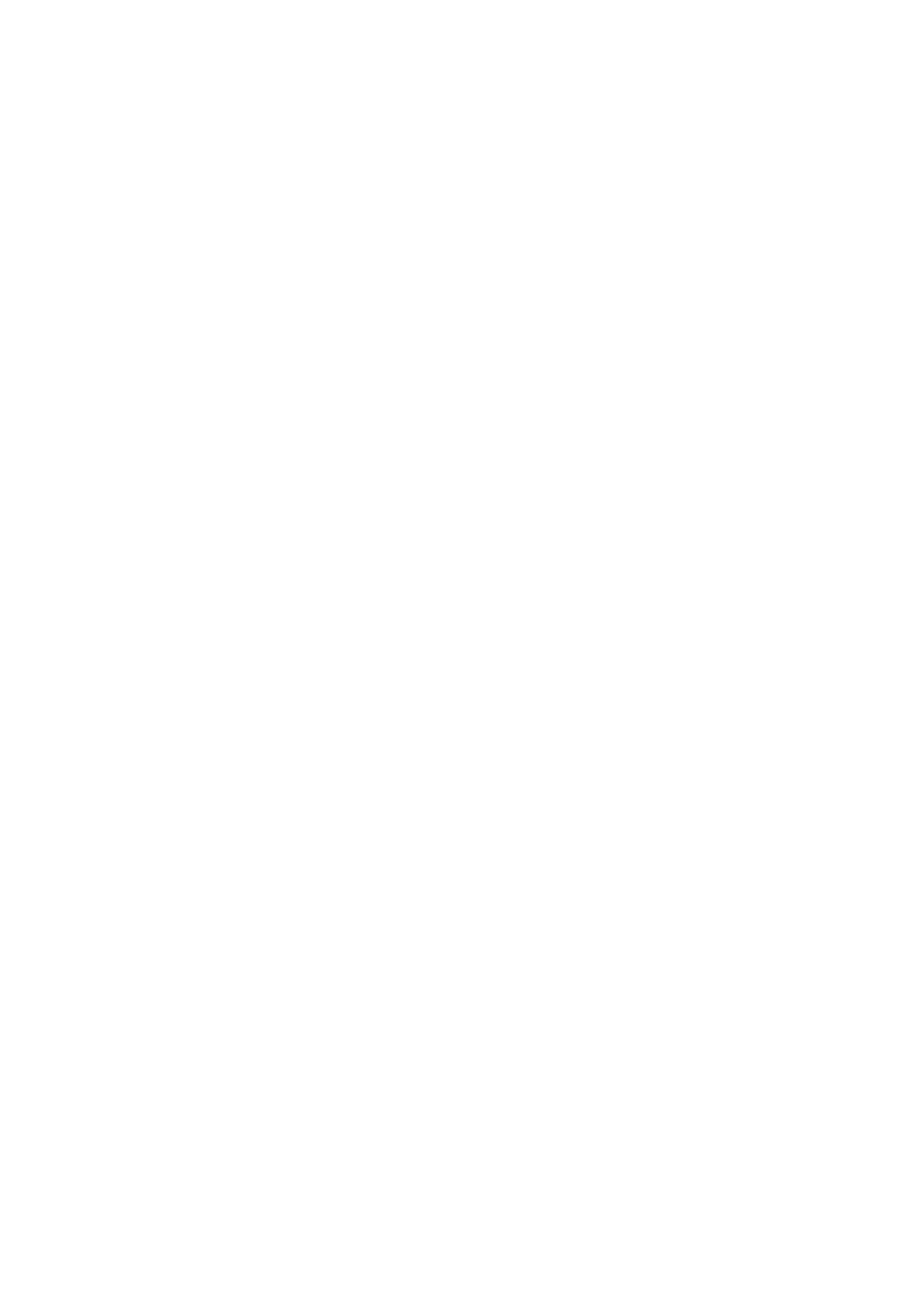# **Table of contents**

| 5.1 Preparation and control-check before the measurement16 |  |
|------------------------------------------------------------|--|
|                                                            |  |
|                                                            |  |
|                                                            |  |
|                                                            |  |
|                                                            |  |
|                                                            |  |
|                                                            |  |
|                                                            |  |
|                                                            |  |
|                                                            |  |
|                                                            |  |
|                                                            |  |
|                                                            |  |
|                                                            |  |
|                                                            |  |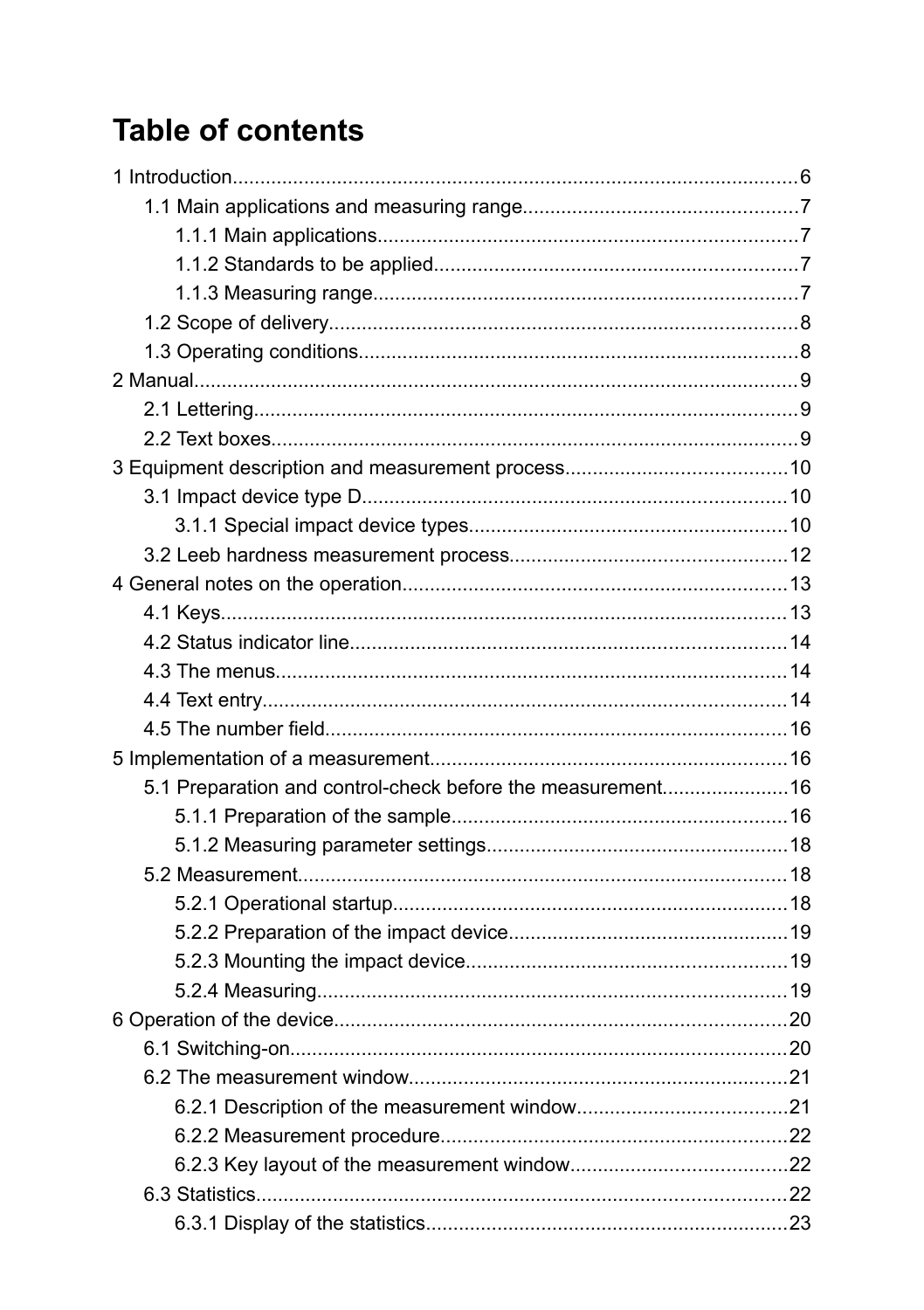| 8.7.1.1 Single series and subordinated series of a serial |  |
|-----------------------------------------------------------|--|
|                                                           |  |
|                                                           |  |
|                                                           |  |
|                                                           |  |
|                                                           |  |
|                                                           |  |
|                                                           |  |
|                                                           |  |
|                                                           |  |
|                                                           |  |
|                                                           |  |
|                                                           |  |
|                                                           |  |
|                                                           |  |
|                                                           |  |
|                                                           |  |
|                                                           |  |
|                                                           |  |
|                                                           |  |
|                                                           |  |
|                                                           |  |
|                                                           |  |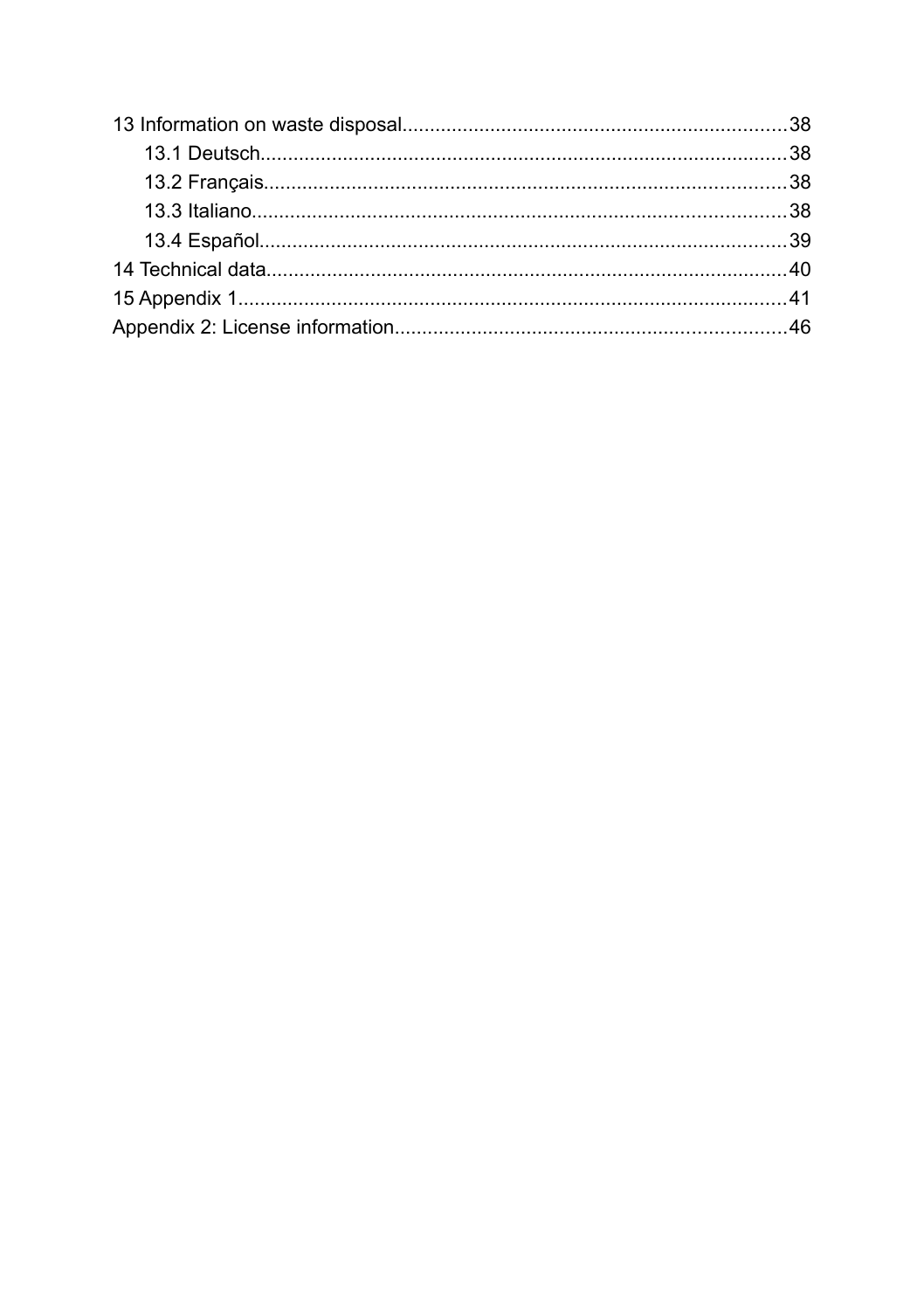# **1 Introduction**

The dynaROCK II is a portable device for testing the hardness of materials. The measurement is implemented according to the Leeb hardness testing method. Using this method, most metallic materials can be measured within a large measuring range.

For different applications, six impact device types are available. The type of the connected impact device is identified automatically.

Measurements can be made in any direction, even overhead (ewcept the impact device type C).

The hardness is displayed directly in the hardness scales HRB, HRC, HV, HB, HS or tensile strength (MPA; measurable only with the impact device types D, DC and G). A limit-value acoustic alarm facilitates the evaluation.

The dynaROCK II is provided with a measured value memory in which up to 500,000 measured values, with date, time and measuring parameters, can be stored.

The readings are arranged in series of measurements. A series of measurements is an aggregation of several readings. In addition to ordinary measurement series, serial measurement series which consists of multiple subordinate measurement series, can be recorded. Saved series of measurements, including statistics, can be displayed, printed or copied to a USB flash drive at any time.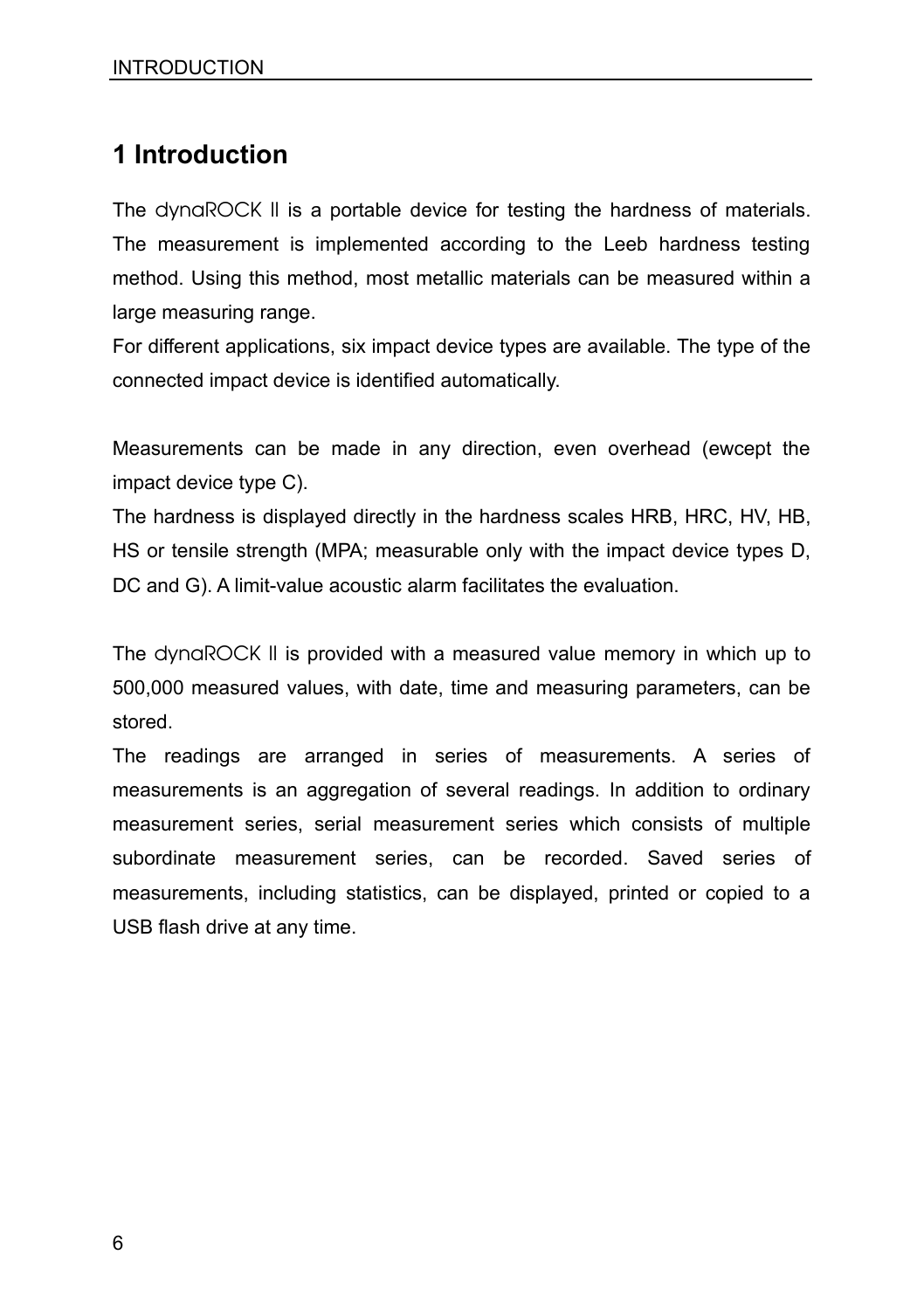## **1.1 Main applications and measuring range**

#### **1.1.1 Main applications**

- Heavy workpieces
- Cast parts
- Damage analysis on pressure vessels, steam turbo-generators and other systems
- Bearings and other parts
- Fixed-assembled machines and immovable component parts
- Surfaces of small hollow spaces
- Material allocation in the metal goods storage
- Quick tests over a large area and multi-point measurements on heavy workpieces.

## **1.1.2 Standards to be applied**

The dynaROCK II complies with the standards DIN EN ISO 16859: 2015 and ASTM A956-17.

## **1.1.3 Measuring range**

The measuring ranges of the different impact devices are represented in [Table](#page-41-0) [3](#page-41-0) in the appendix.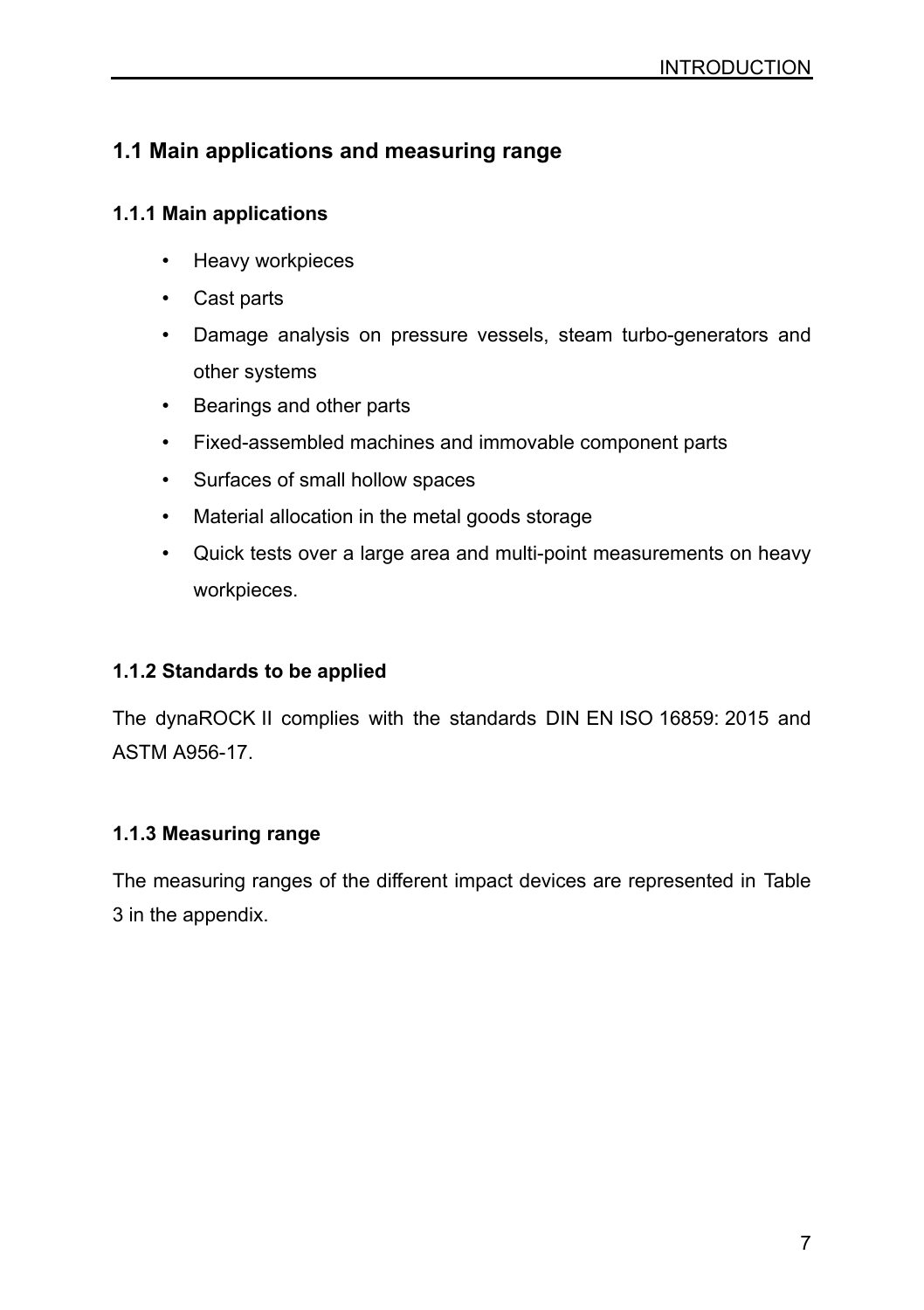## **1.2 Scope of delivery**

|                         | <b>No</b>      | <b>Article</b>                                             | <b>Number</b> | <b>Remark</b>                 |
|-------------------------|----------------|------------------------------------------------------------|---------------|-------------------------------|
| Standard                | 1              | Basic device                                               | 1             |                               |
| of<br>scope<br>delivery | ا 2            | Impact device type D                                       | 1             | Including cables              |
|                         |                | 3 Hardness<br>comparison<br>block                          | 1             |                               |
|                         |                | 4 Cleaning brush                                           | 1             |                               |
|                         | 51             | Manual                                                     | 1             |                               |
|                         | 6              | Case                                                       | 1             |                               |
|                         | 7 <sup>1</sup> | Interface cable                                            | 1             |                               |
|                         |                | 8 USB charging adapter                                     | 1             |                               |
| Optional<br>accessories | 9              | Different special impact<br>devices and placement<br>rings |               | See Chapter 3 and<br>appendix |
|                         |                | 10   Microprinter                                          | 1             |                               |

## **1.3 Operating conditions**

| Operating temperature: | $0^{\circ}$ C to 40 $^{\circ}$ C   |
|------------------------|------------------------------------|
| Storage temperature:   | $-30^{\circ}$ C to 60 $^{\circ}$ C |
| Relative humidity:     | $\leq 90\%$                        |

The operating area should be free of severe vibrations, strong magnetic fields, corrosive materials and thick dust.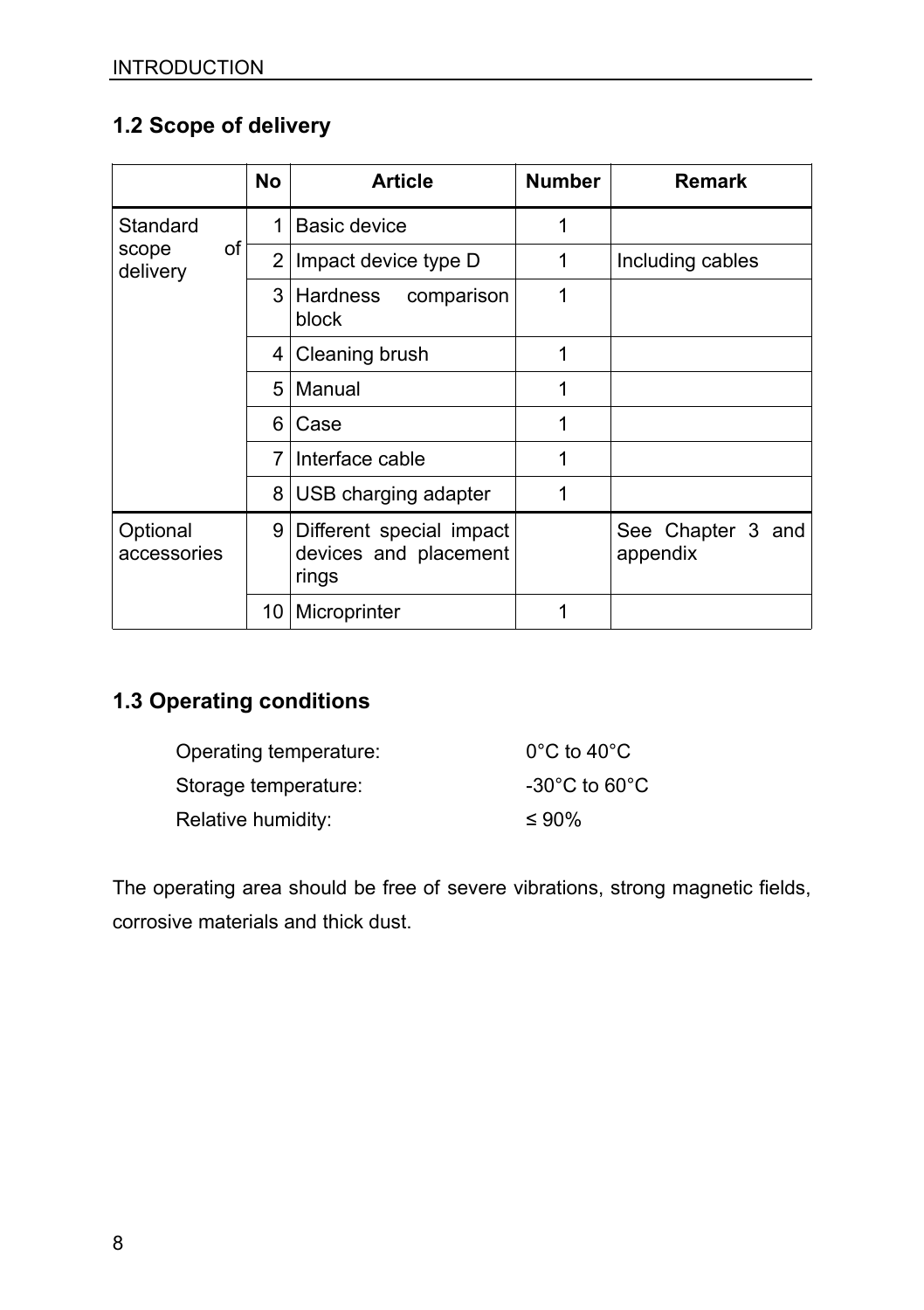# **2 Manual**

# **2.1 Lettering**

| <b>Operating elements</b> | Operating elements                         |
|---------------------------|--------------------------------------------|
| <b>KFY</b>                | Keys                                       |
| Standard text             | Descriptions and explanations in text form |
| Important notes           | Important notes and remarks                |

# **2.2 Text boxes**

| <b>Operating elements</b> | Explanations of functions and operating<br>elements are framed in blue. |
|---------------------------|-------------------------------------------------------------------------|
| <b>Entry fields</b>       | Green fields describe user<br>inputs<br>and<br>parameters               |
| <b>Information</b>        | Information and notes are provided with yellow<br>background            |
| <b>Important notes</b>    | Important notes and warnings are represented<br>in red boxes            |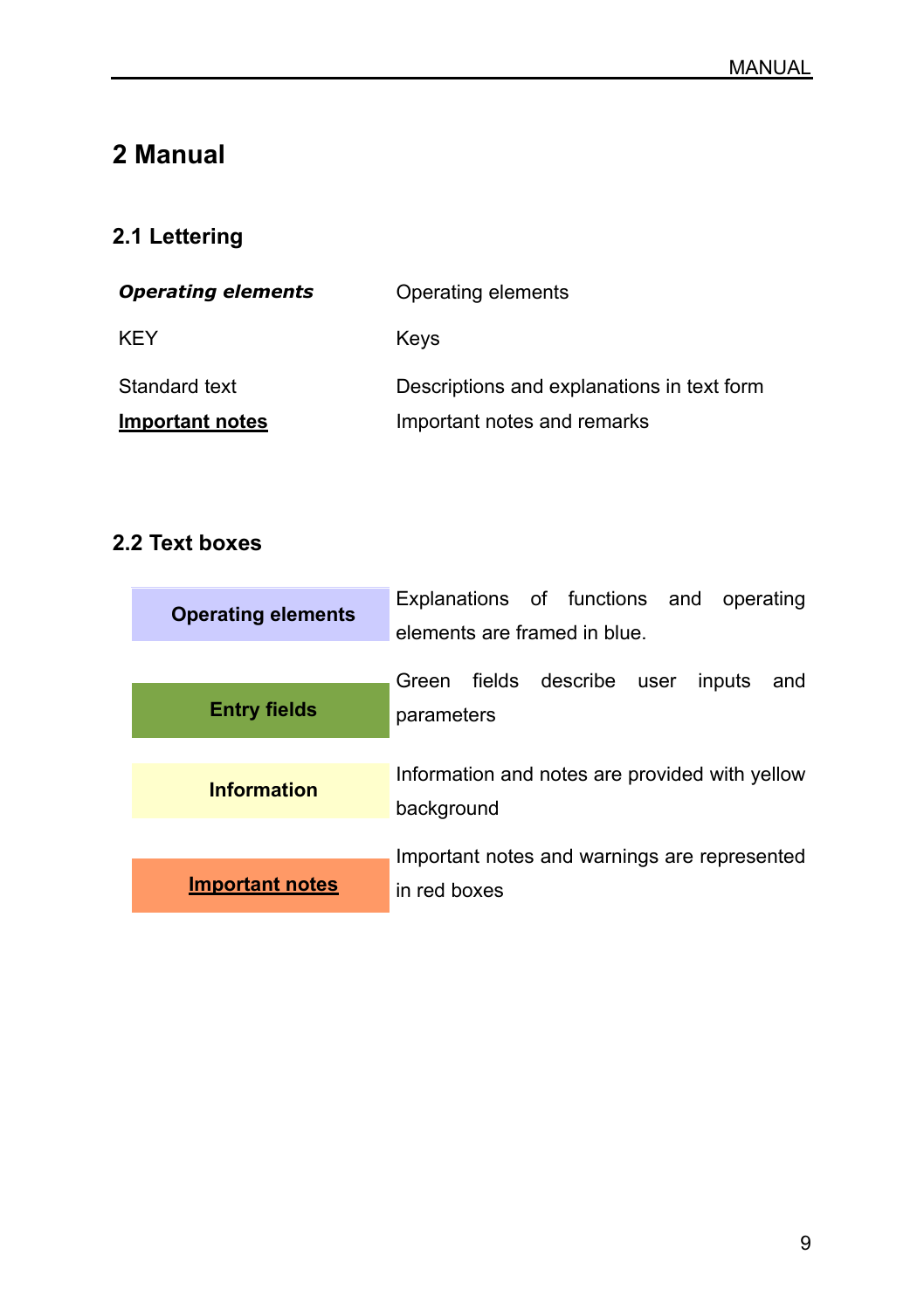# **3 Equipment description and measurement process**

## **3.1 Impact device type D**



- **1** Release button
- **2** Bolt-arming sleeve
- **3** Guide pipe
- **4** Reactance coil part
- **5** Placement ring
- **6** Impact body
- **7** Connection cable

#### **3.1.1 Special impact device types**

The technical specifications of the individual impact devices are indicated in Table 4, the requirements on the sample surface in Table 5 and the diameters and depths of the arising impressions in Table 6.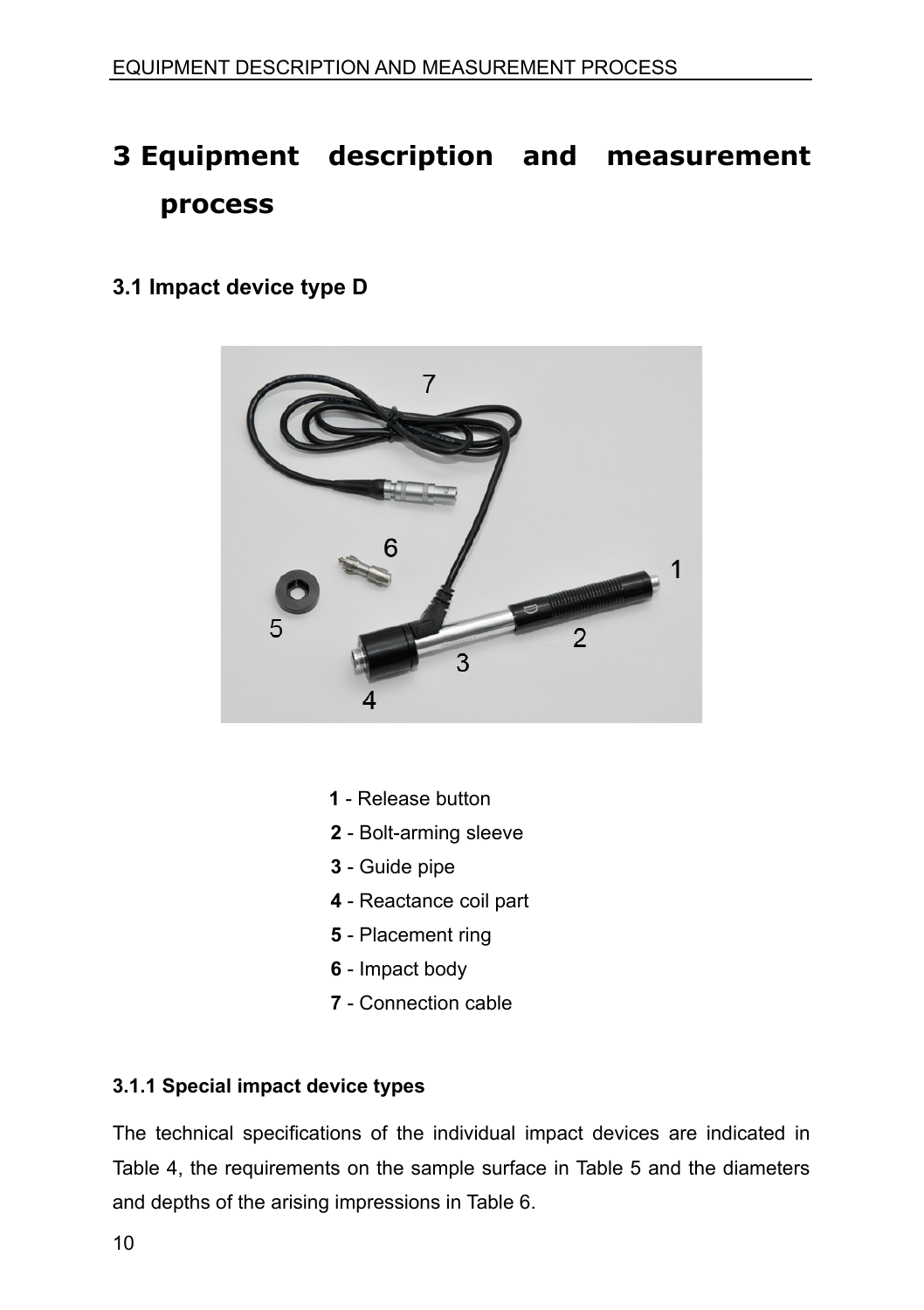

- Type D : Standard impact device for most hardness testing tasks
- Type DC : Extremely short impact device for measurements at inaccessible locations or in pipes
- Type C : Impact device with lower impact energy e.g. for measurements on surface-hardened parts. The impressions are approximately only half as deep as in case of impact device D, however, the surface finish requirements are higher.
- Type D+15: The impact device has a recessed reactance coil and a smaller placement surface (11 mm x 14 mm instead of  $\varnothing$  20 mm) for hardness measuring in slots and deepened areas.
- Type DL : Impact device with longer impact body. The diameter of the front pipe is 4.2 mm.
- Type G : The impact energy increased with type G for measurements on heavy casting and forged parts. The surface finish requirements are not as extensive as with type D.

11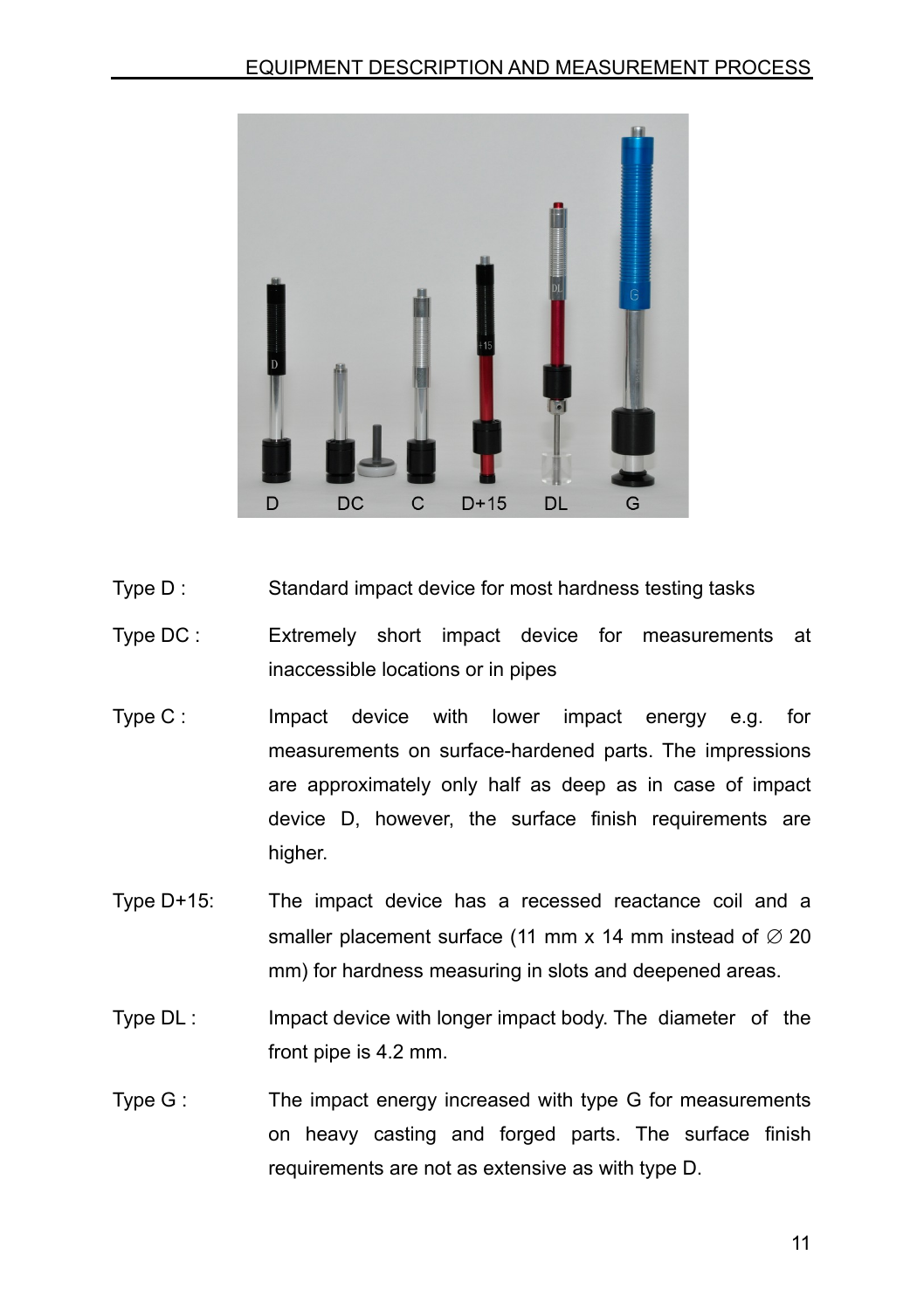The measurement range of the impact device types is summarized in [Table 3](#page-41-0) in chapter [15.](#page-40-0)

## **3.2 Leeb hardness measurement process**

The measurement process employed here exploits the difference between the impact and rebound speed of a small impact body. This is fired in the impact device onto the sample surface with an exactly defined energy. The plastic deformation on generating the impression on the sample surface requires energy. Therefore the rebound speed of the impact body is lower than the speed before the impact. Both speeds are measured inductively 1 mm above the surface.

The hardness number is calculated according to the following formula:

$$
HL = \frac{1000 * VB}{VA}
$$

Where:

HL - Leeb hardness

VB – Rebound speed

VA – Impact speed

From the HL values, hardness numbers in the usual hardness scales are obtained using empirically-determined revaluation tables. These revaluations are dependent on material.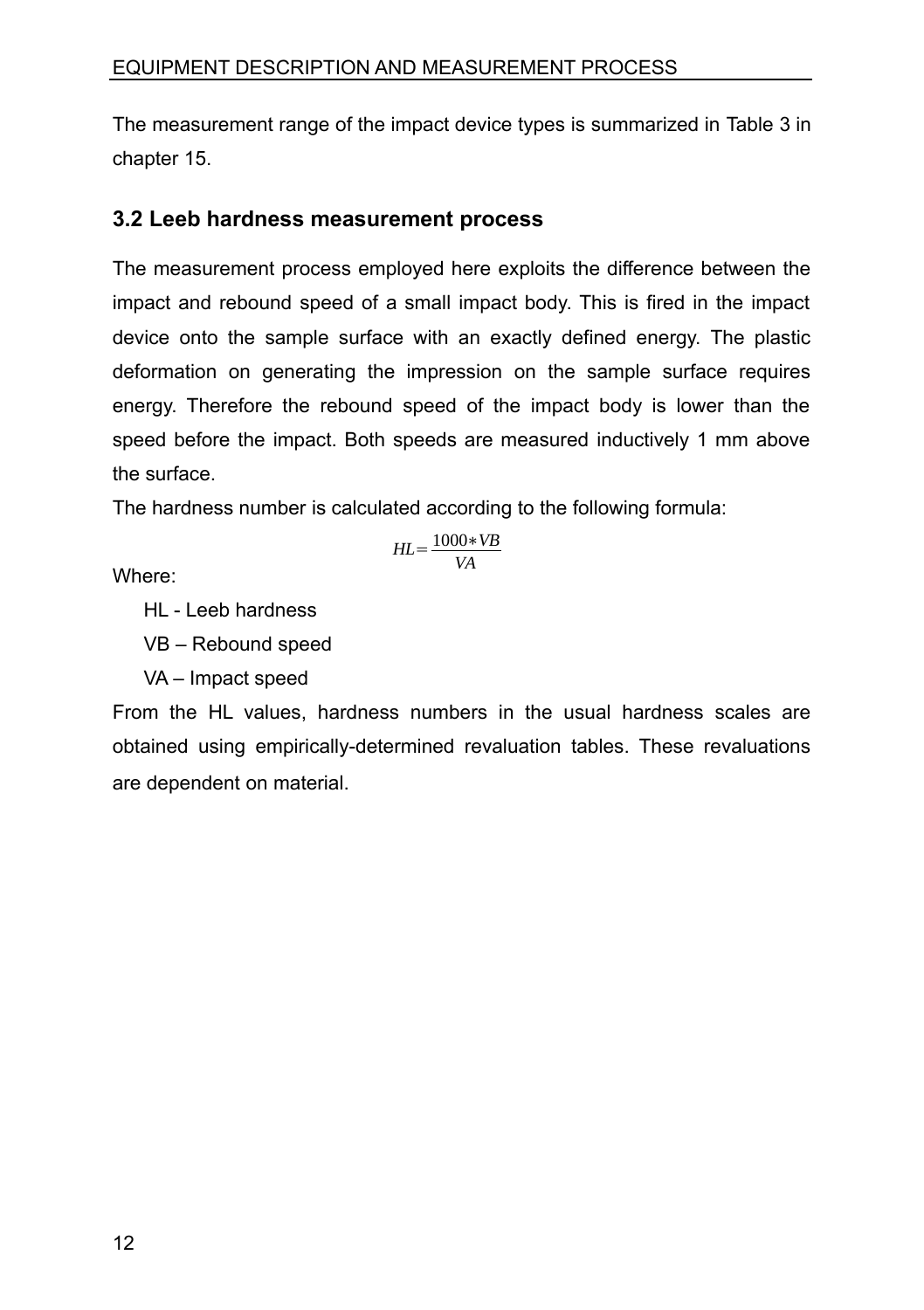# **4 General notes on the operation**

## **4.1 Keys**



Switching on/off the device.

Changes the impact direction

Changes the hardness scale.



Changes the material.



Delete last measurement point



Display statistics



Into the main menu



#### Cursor keys

With these keys, menu items are selected and the required values in fields set-adjusted.

In drop-down lists, subordinate entries (marked with a preceding '+') can be opened by pressing the right cursor key.



With this key, the current function is exited. The higherlevel menu item is accessed.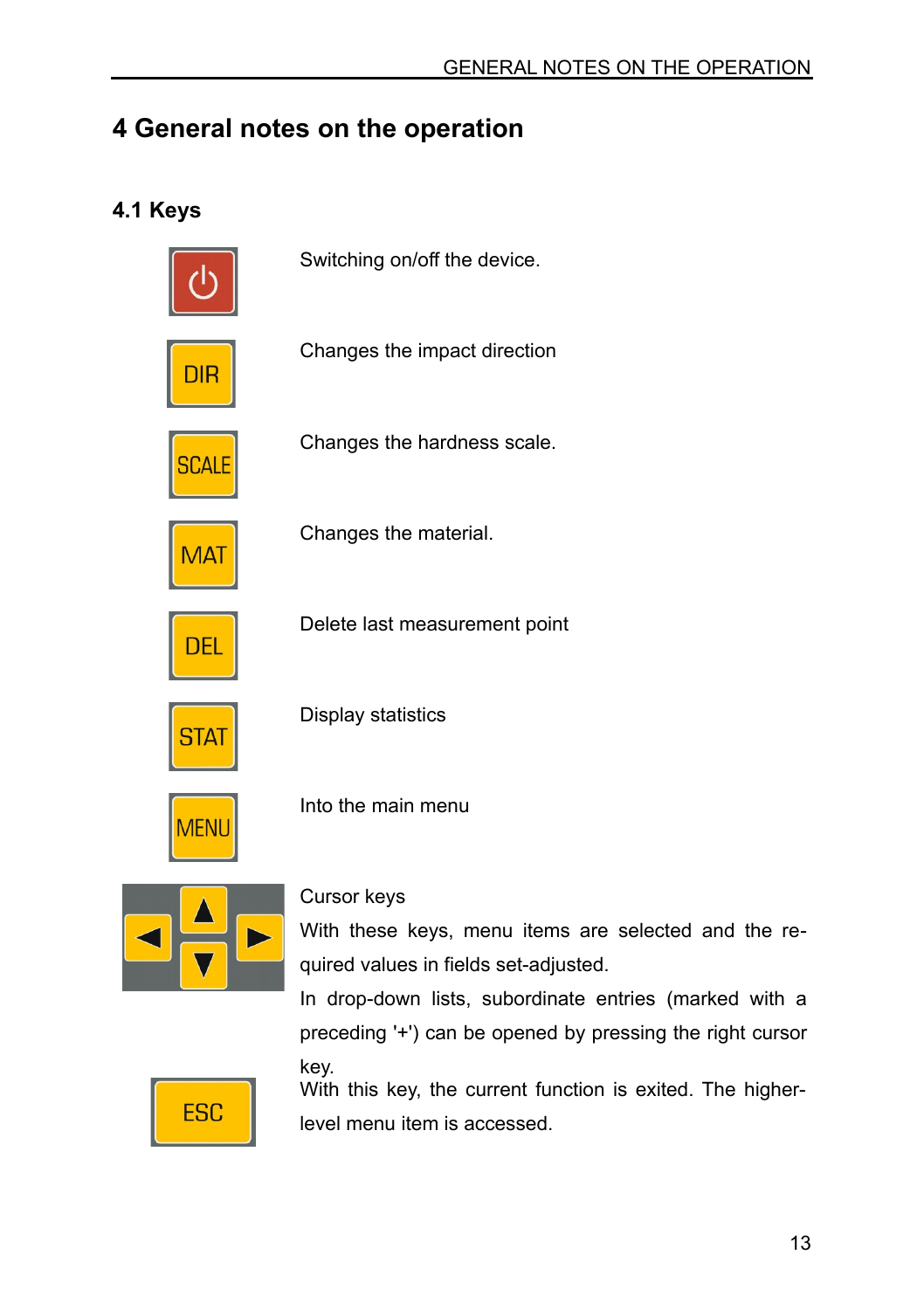

The processing is completed with this key in a field, or a subordinate priority menu item is selected.

## **4.2 Status indicator line**

The rechargeable battery status and the time are displayed in the status indicator line above in the window.

## **4.3 The menus**

A menu consists of a list of available menu items and a bar which identifies the

already active menu item. This bar can be displaced in the menu with the aid of the cursor keys. As a result of pressing ENTER the marked menu item is selected. Either a window or a submenu are opened by that.

With ESC, a return is made to the former menu.



*Illustration 1: Main menu*

# <span id="page-13-0"></span>**4.4 Text entry**

In case of saving measuring data and measuring parameters, inputs are possible in plain text. In these cases, the text entry window is opened.



*Illustration 2: Text entry*

In the upper field (designated as text field in the following) the entered text is displayed, in the rows below are represented the characters which can be selected. The blank is identified with [ ].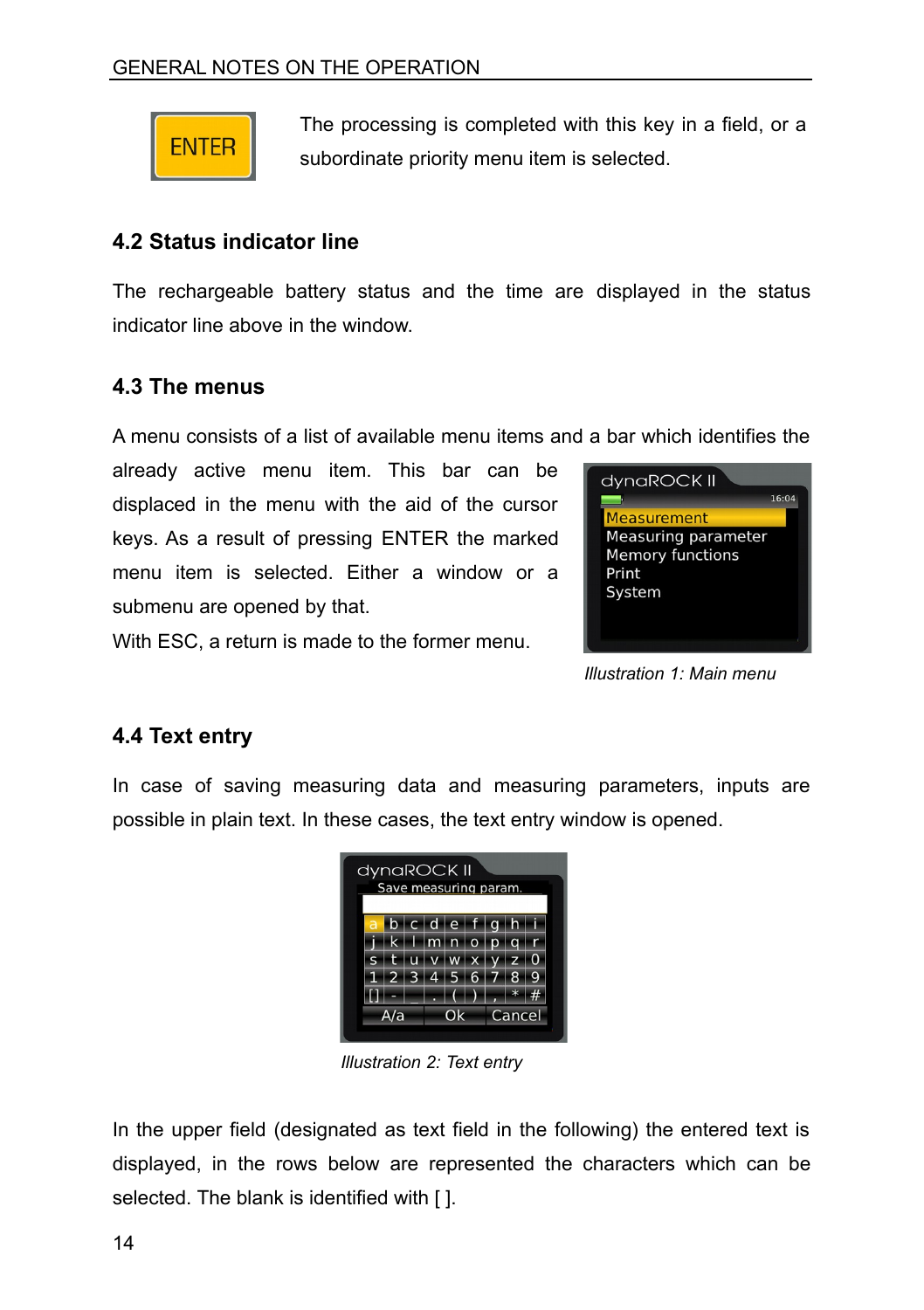Below the characters is located a strip with command buttons for control. These command buttons are allocated as follows:

| A/a           | Switching between upper case and lower case           |
|---------------|-------------------------------------------------------|
| OK            | Accepting text and closing text entry windows         |
| <b>Cancel</b> | Closing text entry windows without accepting the text |

The field on which the focus is placed is identified by a yellow background. With the keys ▲ and ▼ the focus is set on the line above or below the current line. The allocation of the keys is different, depending on which field has the focus at

| <b>Action</b>                                                                 | <b>Key/s</b>                         |  |
|-------------------------------------------------------------------------------|--------------------------------------|--|
| <b>Focus on text field</b>                                                    |                                      |  |
| Shift input mark                                                              | $\triangleleft$ and $\triangleright$ |  |
| Deletion of the character in front of the input mark                          | DEL.                                 |  |
| Accepting text and closing text entry windows                                 | <b>FNTFR</b>                         |  |
| Closing text entry windows and asking whether the text should<br>be accepted. | <b>FSC</b>                           |  |
| <b>Focus on character area</b>                                                |                                      |  |
| Selection of the character to the left or right of the current<br>character   | $\triangleleft$ and $\triangleright$ |  |
| Entering character in the text field                                          | <b>FNTFR</b>                         |  |
| Deletion of the last entered character                                        | DEL.                                 |  |
| Closing text entry windows and asking whether the text should<br>be accepted. | <b>FSC</b>                           |  |
| <b>Focus on command button</b>                                                |                                      |  |
| Implement action                                                              | <b>FNTFR</b>                         |  |
| Selection of the command button to the left or right of the<br>current one    | $\triangleleft$ and $\triangleright$ |  |
| Deletion of the last entered character                                        | DEL.                                 |  |
| Closing text entry windows and asking whether the text should<br>be accepted. | <b>FSC</b>                           |  |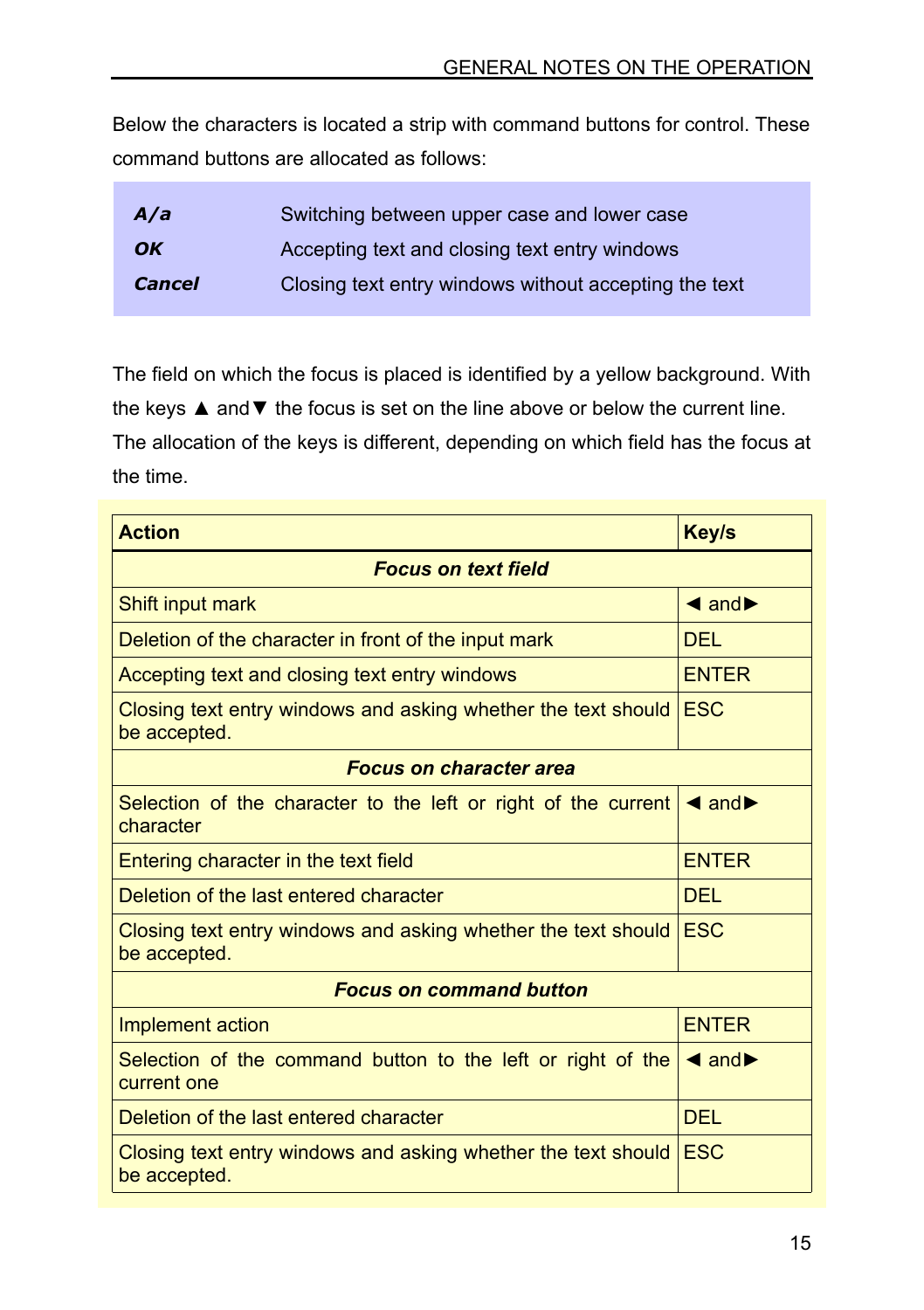## **4.5 The number field**

Numerical data are entered in a number field. It consists of mostly several digits which can be individually altered, and a marker (cursor) which can be moved with the cursor keys < and ► within the number field. The active digit can be modified through pressing the cursor keys ▲ and ▼

A further, leading digit for the input of larger numerical values can be generated by cursor ◄.

The input is saved and concluded with ENTER. With ESC, the entry field is closed without saving.

# **5 Implementation of a measurement**

## **5.1 Preparation and control-check before the measurement**

#### **5.1.1 Preparation of the sample**

The preparation of the sample surface should correspond to the relevant specifications from [Table 5](#page-42-0) (on Page [43](#page-42-0) in the appendix).

- In case of sample preparation, procedures which can influence the surface hardness of the sample, such as e.g. overheating, cooling etc., should be avoided as far as possible.
- If the surface of the sample is too uneven, measuring errors can occur. The sample surface should shine metallic, be smooth, level and free of dirt and oil.
- Underlay for test specimens:
	- In case of heavy test specimens, no underlay is necessary (see [Table 5](#page-42-0) (Page [43](#page-42-0) in the appendix): *Minimum weight of the sample)*
	- Test specimens of medium weight require a flat, solid underlay (see [Table 5](#page-42-0) (Page [43](#page-42-0) in the appendix): *Minimum weight of the sample*)
	- The sample must be placed onto the underlay so that it is stable and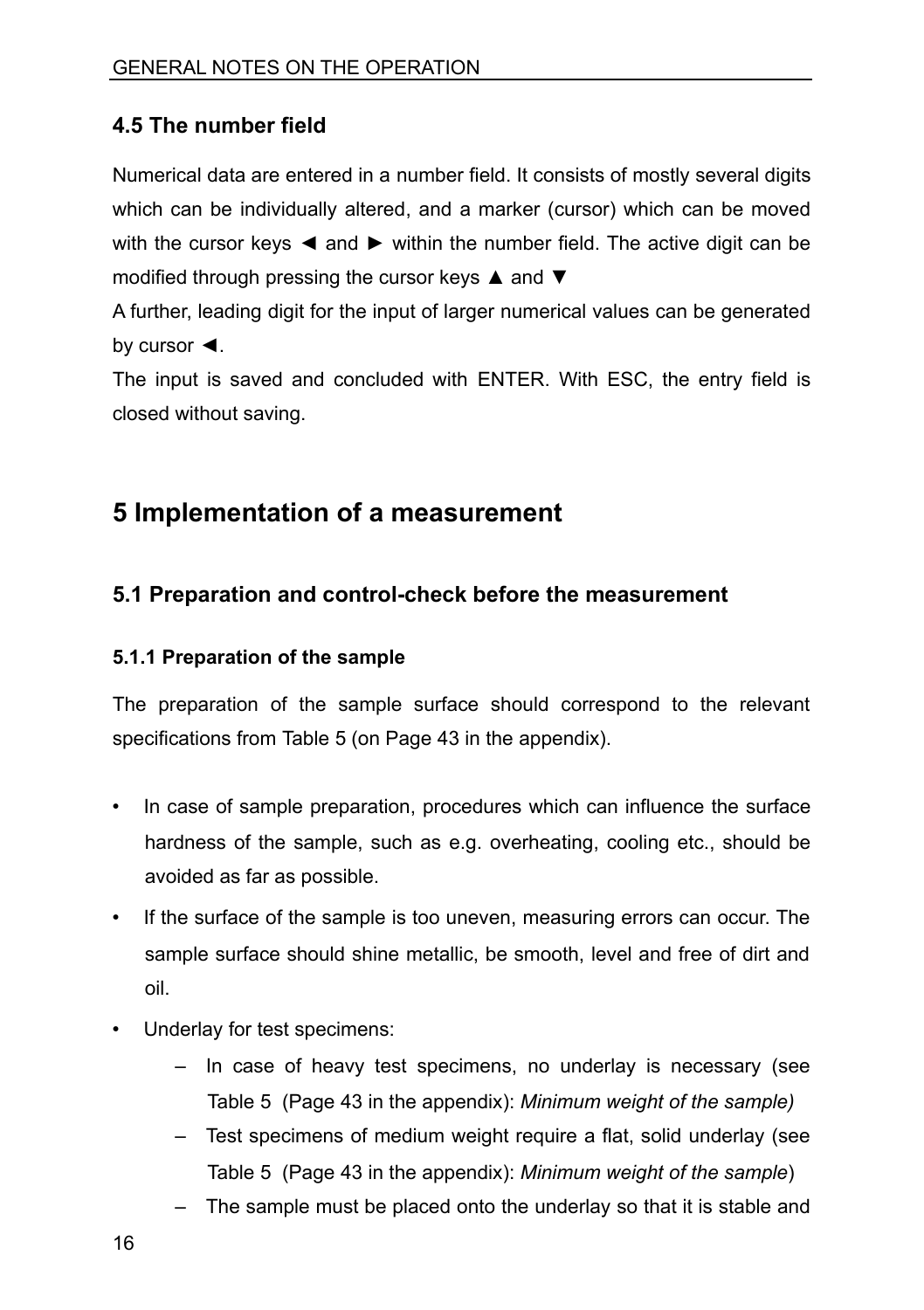flush

- In case of measurements on large plates, long rods or curved work pieces, the impact effect of the impact device can cause small deformations or vibrations which lead to measuring errors, also when the weight of the sample corresponds to the specifications in [Table 5](#page-42-0) (on Page [43i](#page-42-0)n the appendix). In such cases, the sample should be reinforced or supported on the opposite side of the measuring point.
- In the ideal case, the sample surface should be level. In case of surfaces with a radius of curvature R<30 mm (with impact devices of the type D, DC, D+15, and C) and R<50 mm (with impact devices of the type G), a correspondingly shaped placement ring, which is adapted to the radius of curvature, must be screwed onto the impact device for the secure mounting of the impact device.



*Illustration 3:* 

- In case of samples with hardened surface, the case hardening depth should correspond to the specifications in [Table 5](#page-42-0) (on Page [43](#page-42-0) in the appendix).
- The sample should not indicate any internal magnetism, since this can influence the measurement of the speeds of the impact body.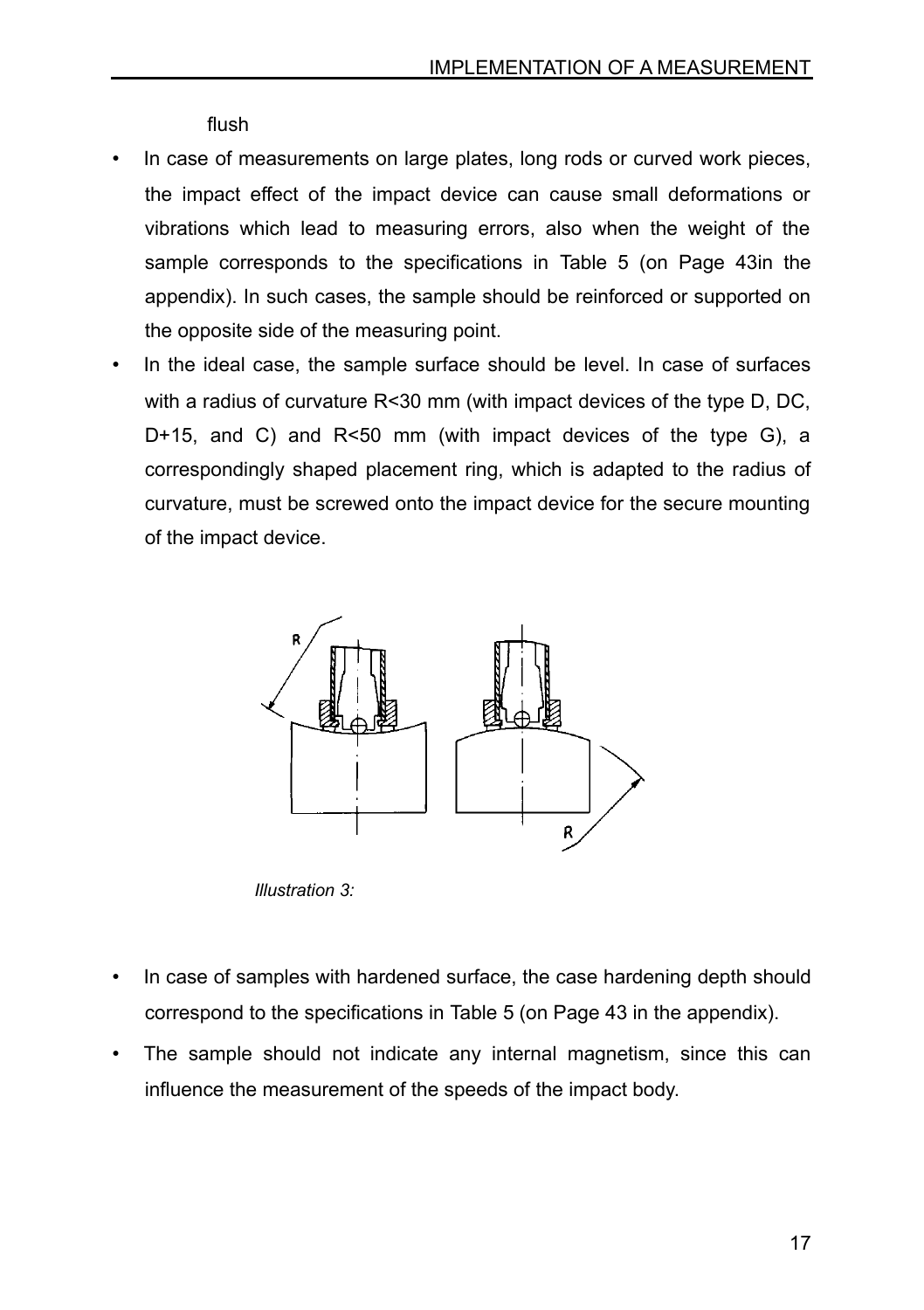#### **5.1.2 Measuring parameter settings**

The required measuring parameters must be set-adjusted according to requirements. It involves the following:

Material Hardness scale Impact direction Tolerance limits **Statistics** Instant printout

The measuring parameters can be adjusted in menu item **Measuring parameter / Edit** and are described in Chapter [7.](#page-23-0)

#### **5.2 Measurement**

Before the measurements, the test device should be checked by means of a hardness comparison block. The precision and repeatability of the measurements should lie within the limits from [Table 2](#page-40-1) (on Page [41](#page-40-1) in the appendix).

*Note: The hardness of the comparison block is indicated on the block. Hardness comparison blocks with DKD certificate are available in three different hardnesses. When the measured values of the* dynaROCK II *deviates from the hardness of the comparison block, the device must be calibrated.*

#### **5.2.1 Operational startup**

- Connecting impact device
- Press the red activation key to switch on the device. With the start, the last set-adjusted measuring parameters are loaded (see Chapter [7\)](#page-23-0). The device is now ready for measurement.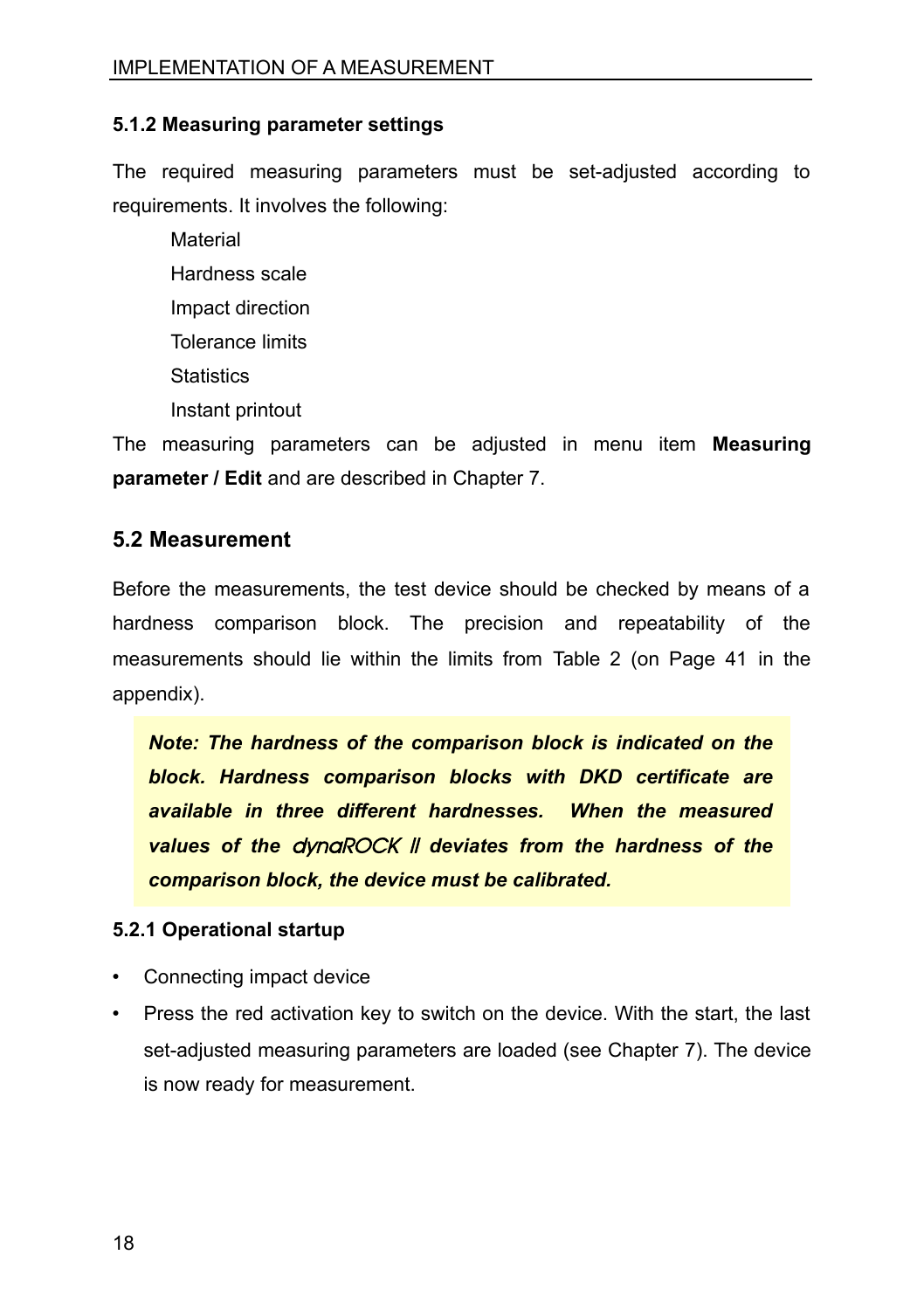#### **5.2.2 Preparation of the impact device**

Slide the bolt-arming sleeve down slowly and uniformly to the stop. Then slowly bring the bolt-arming sleeve into the starting position again.



#### **5.2.3 Mounting the impact device**

Press the placement ring of the impact device firmly and without wobbling onto the test specimen. The impact direction must correspond to the set-adjusted direction.

#### **5.2.4 Measuring**

Press release button above on the impact device. Sample and impact device must be held steady and stable in this case.

For every measuring point, 5 measurements should be carried out whose deviation should not exceed ±15 HL .

The minimum distance between two measuring points, and the minimum distance between a measuring point and the edge of the sample, should correspond to the specifications in [Table 1.](#page-19-0)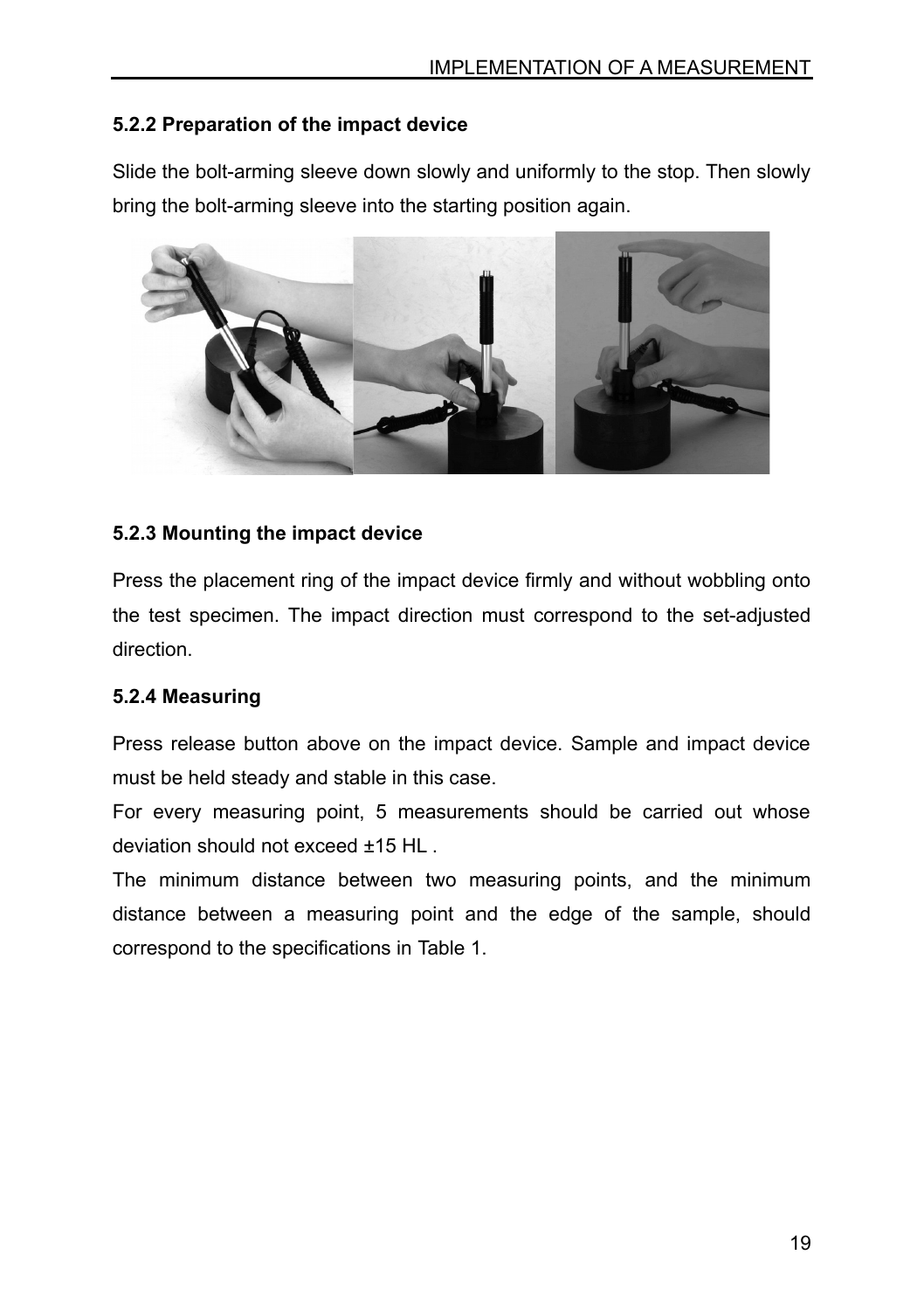| Impact device type | Separation distance<br>between the center points<br>of two impressions | Separation distance between<br>the center point of an<br>impression and the edge of<br>the sample |
|--------------------|------------------------------------------------------------------------|---------------------------------------------------------------------------------------------------|
|                    | Not less than /mm                                                      | Not less than /mm                                                                                 |
| D / DC             | 3                                                                      | 5                                                                                                 |
| DL                 |                                                                        | 5                                                                                                 |
| D+15               |                                                                        | 5                                                                                                 |
| G                  |                                                                        |                                                                                                   |
|                    |                                                                        |                                                                                                   |

<span id="page-19-0"></span>*Table 1: Distance of the measuring points*

The measurement is completed with the acoustic signal.

If the Leeb hardness is to be converted into another hardness scale, a benchmark comparison test must be carried out in order to obtain a suitable conversion factor for the corresponding material. Test measurements are carried out on the same sample with a well calibrated Leeb hardness testing device, and with another hardness tester, according to the required hardness scale. For every hardness number, 5 measurements with the Leeb hardness testing equipment must be carried out, uniformly distributed around a hardness impression of the other hardness testing device. At least three hardness impressions should be measured. The average value of the Leeb hardness and the average value of the measured values in the other hardness scale are used for the generation of a comparison hardness curve. The comparison hardness curve should be calculated from at least three series of corresponding values.

# **6 Operation of the device**

## **6.1 Switching-on**

Press the red activation key to switch on the device.

If an impact device is connected, then the type of the impact device is identified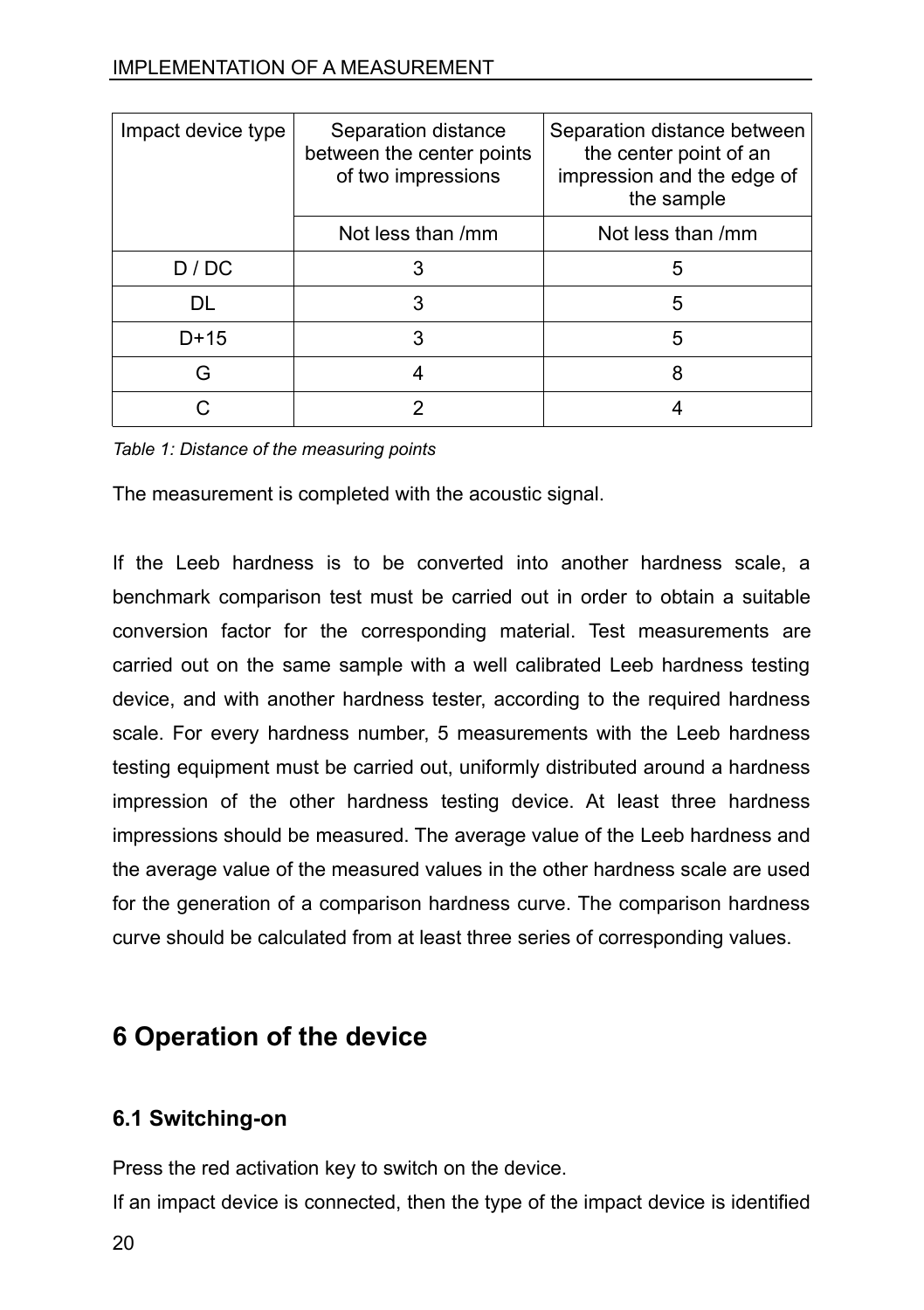automatically and the device goes into measurement mode. At this point it should be checked whether the impact device type has been identified correctly.

## **6.2 The measurement window**

If an impact device is connected, the measurement window is displayed after switching on.

![](_page_20_Figure_4.jpeg)

*Illustration 4: Measurement window*

#### **6.2.1 Description of the measurement window**

| <b>Charge status</b><br>display: | Displays the residual charge of the batteries. |
|----------------------------------|------------------------------------------------|
| Time∶                            | Current time                                   |
| Measured value:                  | Current measured value                         |
| Hardness scale:                  | Current hardness scale                         |
| Material:                        | Current material                               |
| Impact device type:              | Type of the connected impact device            |
| Impact direction:                | Selected impact direction                      |
| Number of<br>measurements:       | Number of measurements already carried out     |
| Average value:                   | Average value of the measurements carried out  |
| <b>Standard deviation:</b>       | Standard deviation                             |
| History:                         | The last 4 measured values are displayed here  |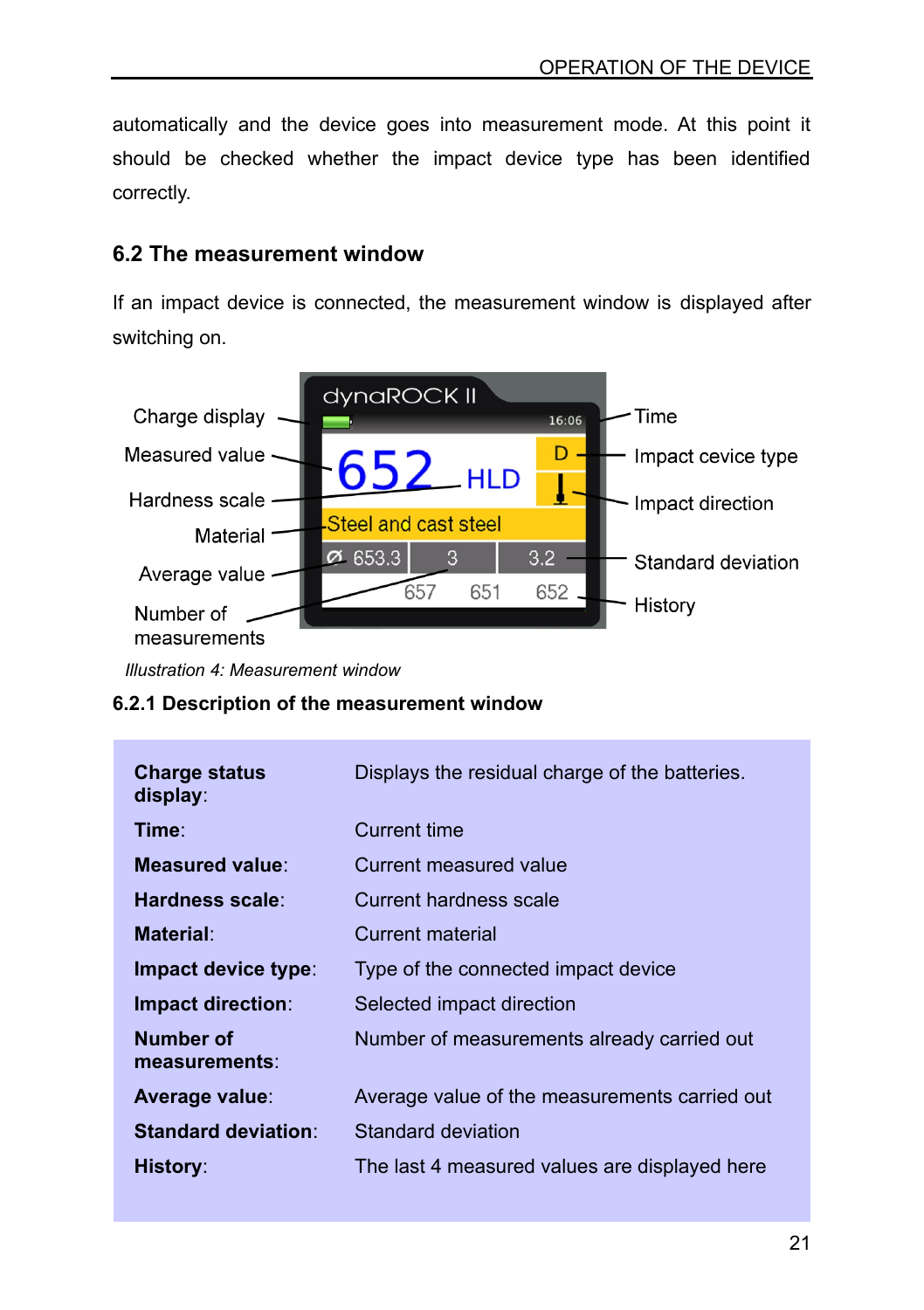#### **6.2.2 Measurement procedure**

If the measurement window is displayed, a measurement can be carried out. The result of measurement is displayed immediately according to measurement implemented. The number of decimal places indicated is dependent on the hardness scale. The Rockwell scales are usually indicated with 1 decimal place, Vickers, Brinell, Shore and tensile strength without any decimal place. If the measured value lies within the tolerance limits, a beep is emitted, otherwise 2 short tones.

#### **6.2.3 Key layout of the measurement window**

| <b>DIR</b>   | Changes the impact direction                                                                                                                                                                                                                                                                                                                                                                                                                                                                                                                                           |
|--------------|------------------------------------------------------------------------------------------------------------------------------------------------------------------------------------------------------------------------------------------------------------------------------------------------------------------------------------------------------------------------------------------------------------------------------------------------------------------------------------------------------------------------------------------------------------------------|
| <b>SCALE</b> | Changes the hardness scale. If the tolerance limits cannot be<br>converted into the new scale, they are automatically set to 0.<br>However, the values set-adjusted in the measuring parameters<br>are stored so that, in case of renewed changeover into a scale<br>in which the limits can be converted, these are again set to the<br>adjusted values.<br>In the system settings it can be determined whether the scale<br>should be changed automatically or a dialog should be opened<br>(see 9.4.2).<br>Deactivated if the measured value memory is switched on. |
| <b>MAT</b>   | Changes the material. If the currently selected hardness scale<br>is not defined for the new material, the hardness scale is<br>automatically reset to HL.<br>In the system settings it can be determined whether the<br>material should be changed automatically or a dialog should be<br>opened (see 9.4.3).<br>Deactivated if the measured value memory is switched on.                                                                                                                                                                                             |
| DEL.         | Deletion of the last measured value                                                                                                                                                                                                                                                                                                                                                                                                                                                                                                                                    |
| <b>STAT</b>  | Display of the statistics concerning the already measured<br>values                                                                                                                                                                                                                                                                                                                                                                                                                                                                                                    |

## **6.3 Statistics**

The values of a measuring series can be evaluated statistically at all times.

If the hardness scale or material is changed by key press in the measurement window, the statistics are reset.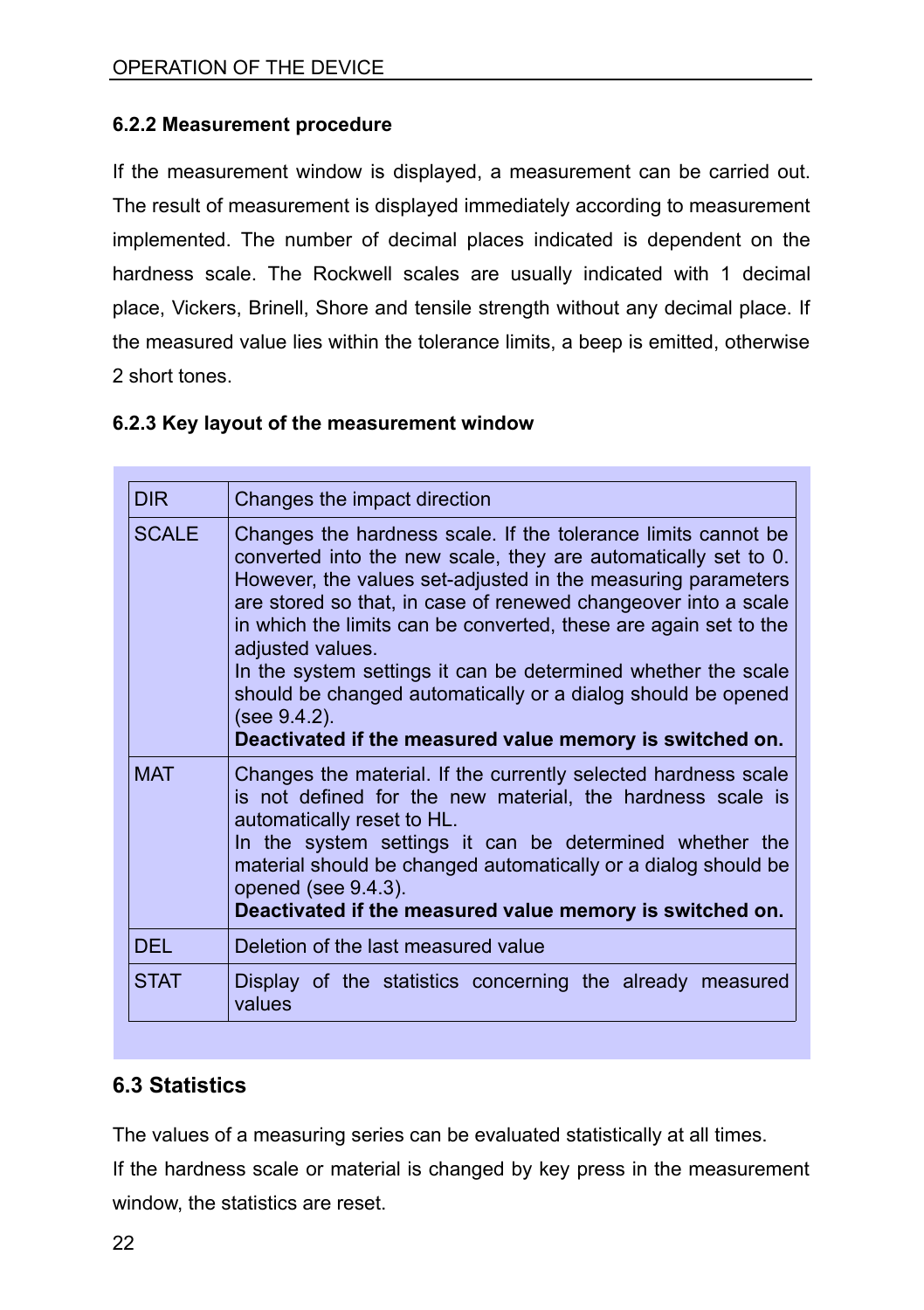#### <span id="page-22-0"></span>**6.3.1 Display of the statistics**

The statistical evaluation is displayed, as soon as the number of the measurements (as set in the measuring parameter) has been made, the key

STAT is pressed or if a measuring series is completed. In the first view are the following information displayed: average value, standard deviation, relative standard deviation (standard deviation in % of the average value), minimum, maximum and the number of values. Standard deviation and average value are displayed with

| dynaROCK II          |                |  |  |  |  |  |
|----------------------|----------------|--|--|--|--|--|
|                      | 16:07          |  |  |  |  |  |
|                      | neu1           |  |  |  |  |  |
| Mean value 671.8 HLD |                |  |  |  |  |  |
| Std. dev. 23.8       |                |  |  |  |  |  |
| Std. dev. % 3.54     |                |  |  |  |  |  |
| Minimum              | 615 HLD        |  |  |  |  |  |
| Maximum              | <b>717 HLD</b> |  |  |  |  |  |
| Number               | 25             |  |  |  |  |  |
|                      |                |  |  |  |  |  |

one decimal place more than is usual for the *Illustration 5: Statistics* hardness scale. Vickers, Brinell and tensile

strength are displayed without any decimal place, the others with one decimal place. The relative standard deviation is displayed with two decimal places.

If the key STAT is pressed again in this view, a window is opened in which are displayed the measured values with which the statistics were calculated. Here it is possible to delete obviously incorrect values.

| dynaROCK II |     |     |       |  |  |  |  |
|-------------|-----|-----|-------|--|--|--|--|
|             |     |     | 16:07 |  |  |  |  |
| neu1        |     |     | HLD   |  |  |  |  |
| 695         | 658 | 717 | 650   |  |  |  |  |
| 692         | 669 | 640 | 682   |  |  |  |  |
| 683         | 615 | 674 | 692   |  |  |  |  |
| 679         | 671 | 674 | 674   |  |  |  |  |
| 657         | 668 | 691 | 685   |  |  |  |  |
| 715         | 627 | 666 | 657   |  |  |  |  |
|             |     |     |       |  |  |  |  |

*Illustration 6: Individual values*

For the deletion of a value, the marker is set with the cursor key to the value to be deleted and then DEL is pressed.

If the display window is closed with ESC, a request is made as to whether the changes should be accepted or rejected. If the changes are accepted, the statistical values will be newly calculated.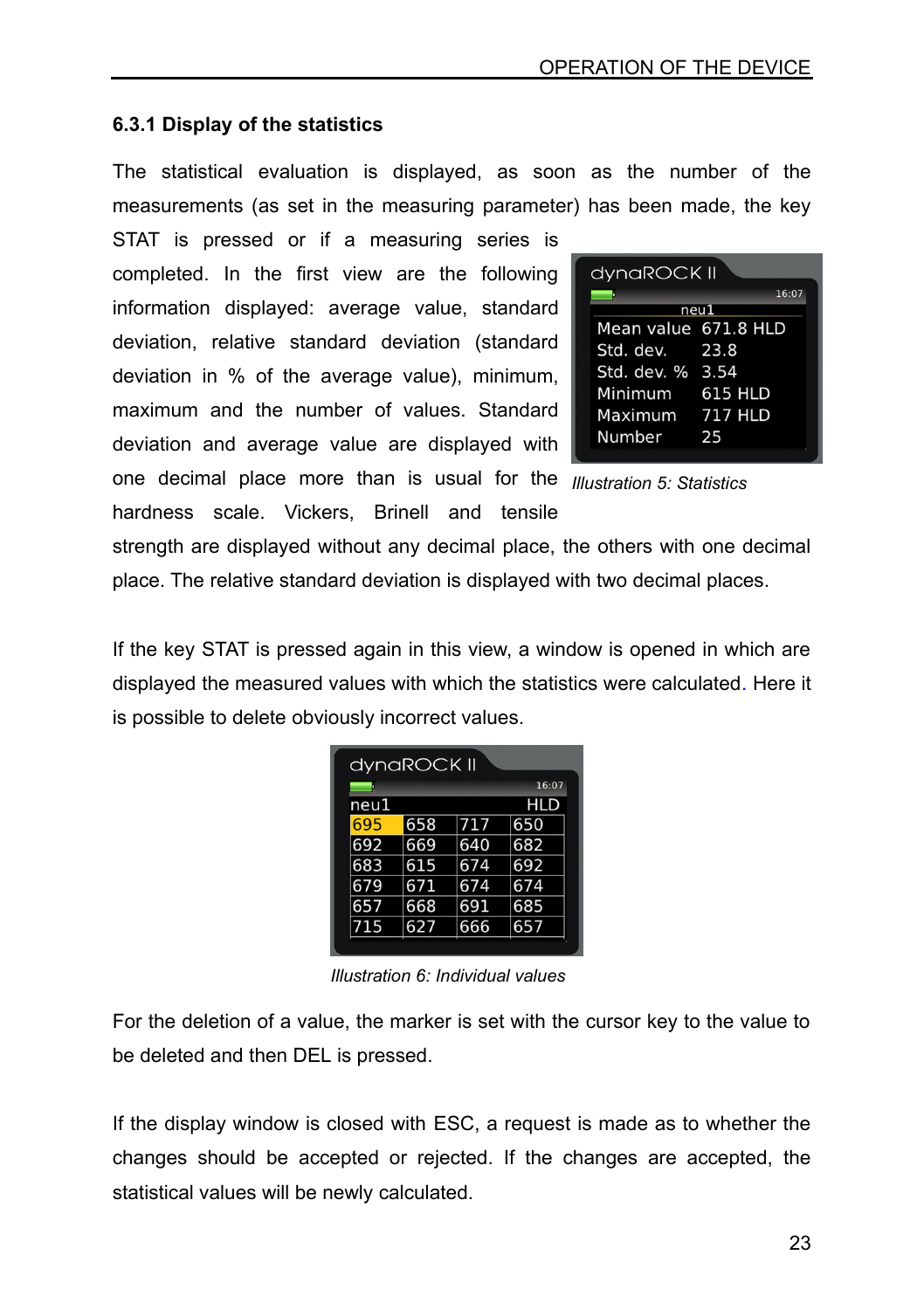The statistics window is closed with ESC. If the predetermined number of statistical data is not yet reached (because the display of statistic was started with key STAT or because a value has been deleted) the measurement series will be continued.

The dynaROCK II can be configured to display a query whether the data should be saved as a new series (see [9.4.4\)](#page-33-1), when the predetermined number of data is reached. Furthermore, it is possible to have a query displayed whether the data should be printed (see [9.4.5\)](#page-33-0).

# <span id="page-23-0"></span>**7 Measuring parameter**

## **7.1 Description**

After switching on the dynaROCK II, the last employed combination of measuring parameters is always active.

#### **The measuring parameters in detail:**

Impact direction: The impact direction is set-adjusted with the aid of the key

DIR in the measurement window.

Material: The currently selected material.

- Hardness scale: The current hardness scale into which the measured values are converted as appropriate. In the measurement window the hardness scale can be switched over with the aid of the key SCALE, unless the test report printout or the measured value memory are activated.
- Rating: Upper and lower limit for the rating GOOD are stored here. If a measured value lies outside of these limits, an acoustic signal is triggered with the measurement (2 short tones). If the measured value lies within the limits, an individual tone indicates the successful measurement. If the value 0 is entered for upper and lower limit, no verification of the measured value is implemented. The value for the lower limit must of course be smaller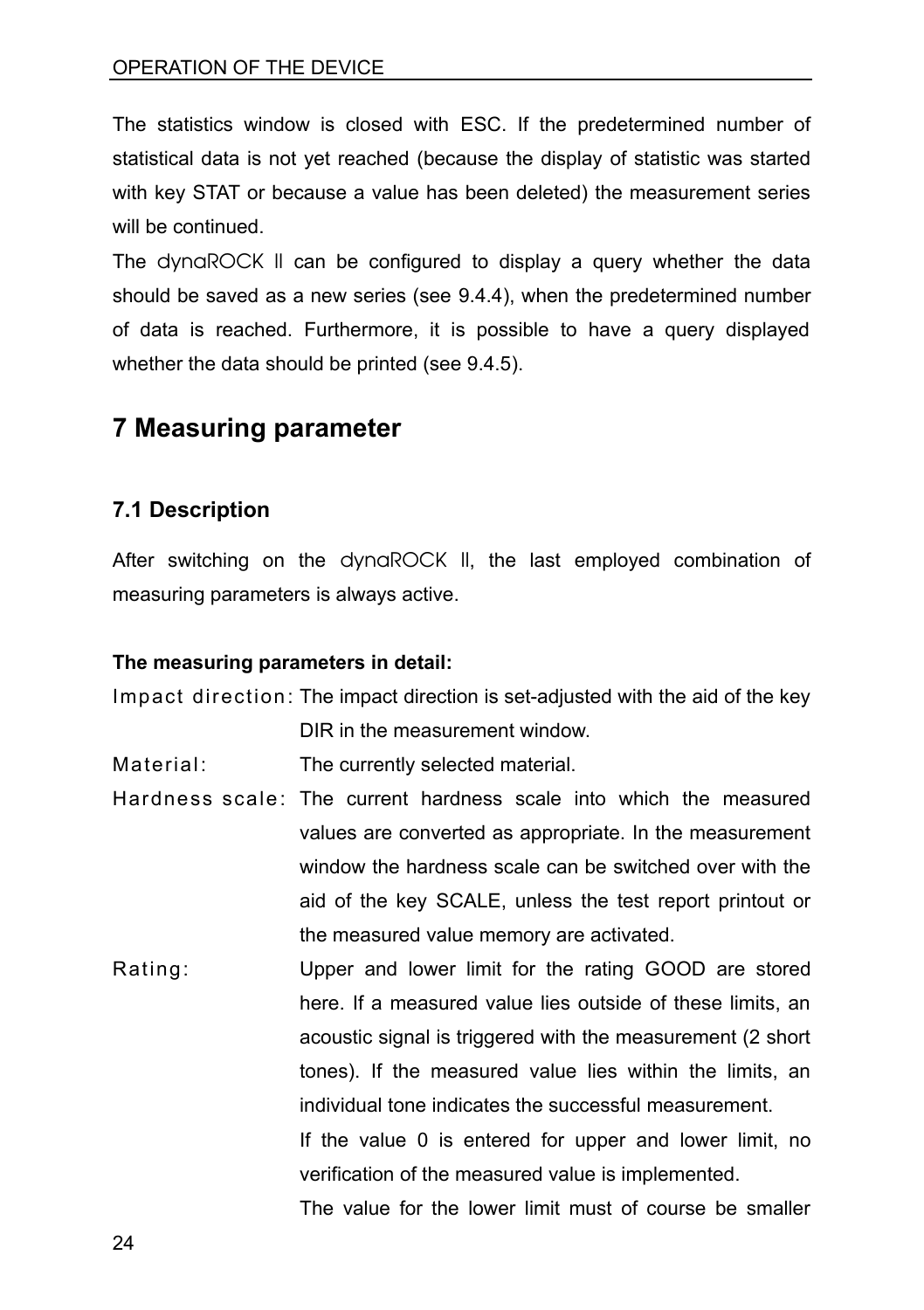than that of the upper limit.

With active rating, the overshooting or undershooting of the limits is displayed in the measurement window.

Statistics: The number of measured values which should be statistically evaluated without the use of the measured value memory is defined here. If this number of measured values is reached, the statistics window is opened automatically (see [6.3.1\)](#page-22-0).

Test report printout: If a small test report printer is connected, the line-byline printing of the measured values here can be switched on and off.

## **7.2 Administration of the measuring parameter sets**

#### **The following are stored:**

- The assigned name
- The material
- The hardness scale
- The upper and lower limit for the rating 'GOOD'
- The test report printout (on or off)
- The number of values which should be used for the statistical evaluation

In the dynaROCK II combinations of measuring parameters can be stored under a user-defined name. In this way, the measuring parameters required for specific applications can be called up easily.

#### **7.2.1 Editing measuring parameters**

Under the menu item **Measuring parameter / Edit**, the measuring parameters can be adjusted.

Only the current measuring parameters can be changed. In order to change a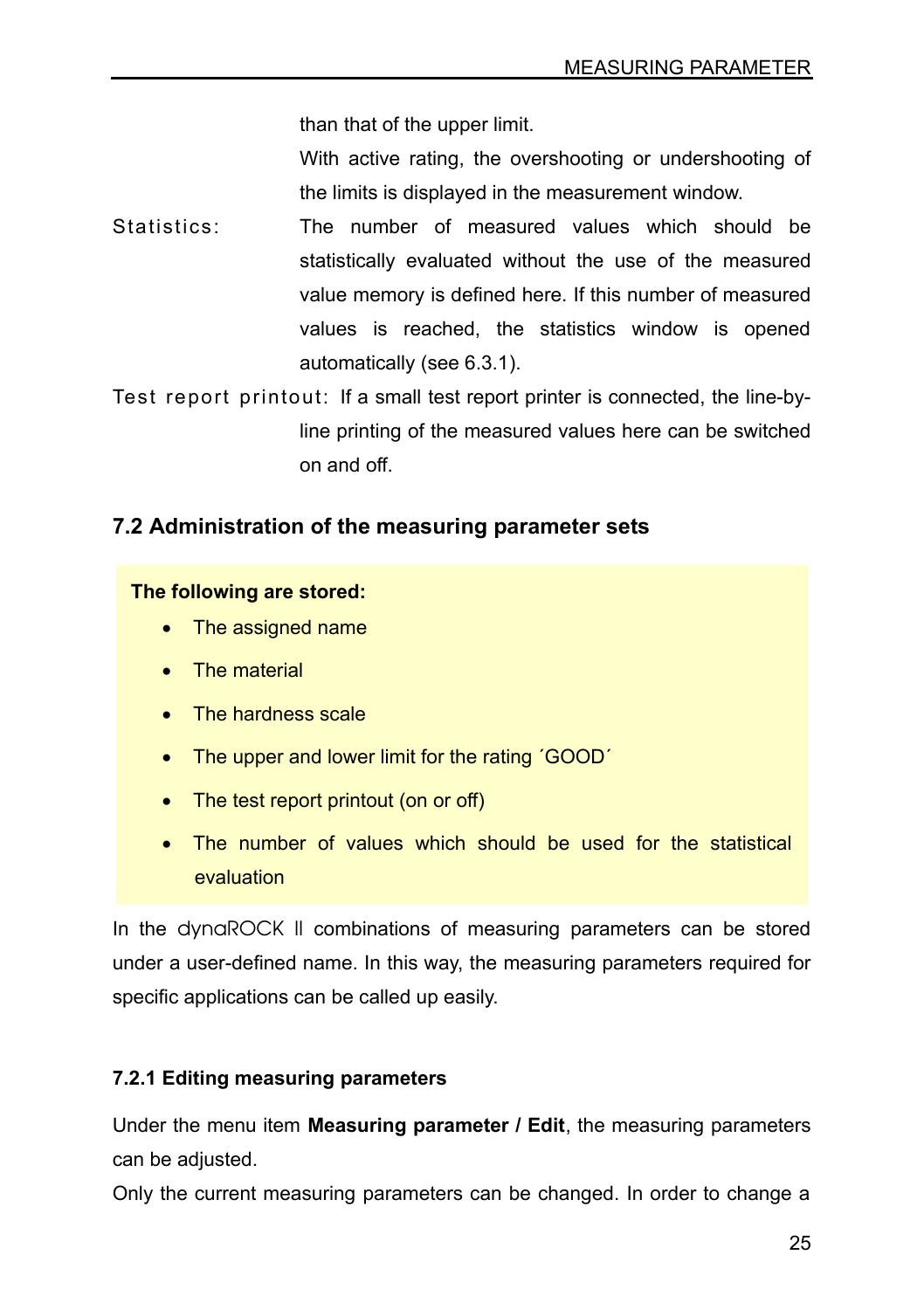stored configuration, this must first be loaded and stored again after the change has been implemented.

#### **7.2.2 Saving measuring parameter**

The current measuring parameters can be stored in the menu item **Measuring parameter / Save** under a user-defined name.

According to choice of the menu item, a text entry window is opened in which the new name for the data record can be entered.

#### **7.2.3 Loading measuring parameters**

Under the menu item **Measuring parameter / Load**, the stored measuring parameters can be called up.

With the cursor keys, the required item is selected from the list of the existing measuring parameter data records and loaded with ENTER.

#### **7.2.4 Deleting measuring parameters**

Under the menu item **Measuring parameter / Delete**, a stored measuring parameter data record can be deleted if it is not required any longer. With the cursor keys, the required item is selected from the list of the existing measuring parameter data records and deleted with ENTER.

# **8 Memory functions**

The dynaROCK II can store up to about 500,000 readings. These readings are organized in series of measurements.

A measurement series is defined as an aggregation of several readings.

In addition to single measurement series, serial measurement series which consists of multiple subordinate measurement series, can be recorded. All subordinate measurement series of a serial measurement have the same measurement parameter and the same number of readings. The subordinate series of a serial measurement will be numbered consecutively. Serial measurement series simplify the measuring process, if several series with the same parameter should be recorded, e.g. during the quality inspection of many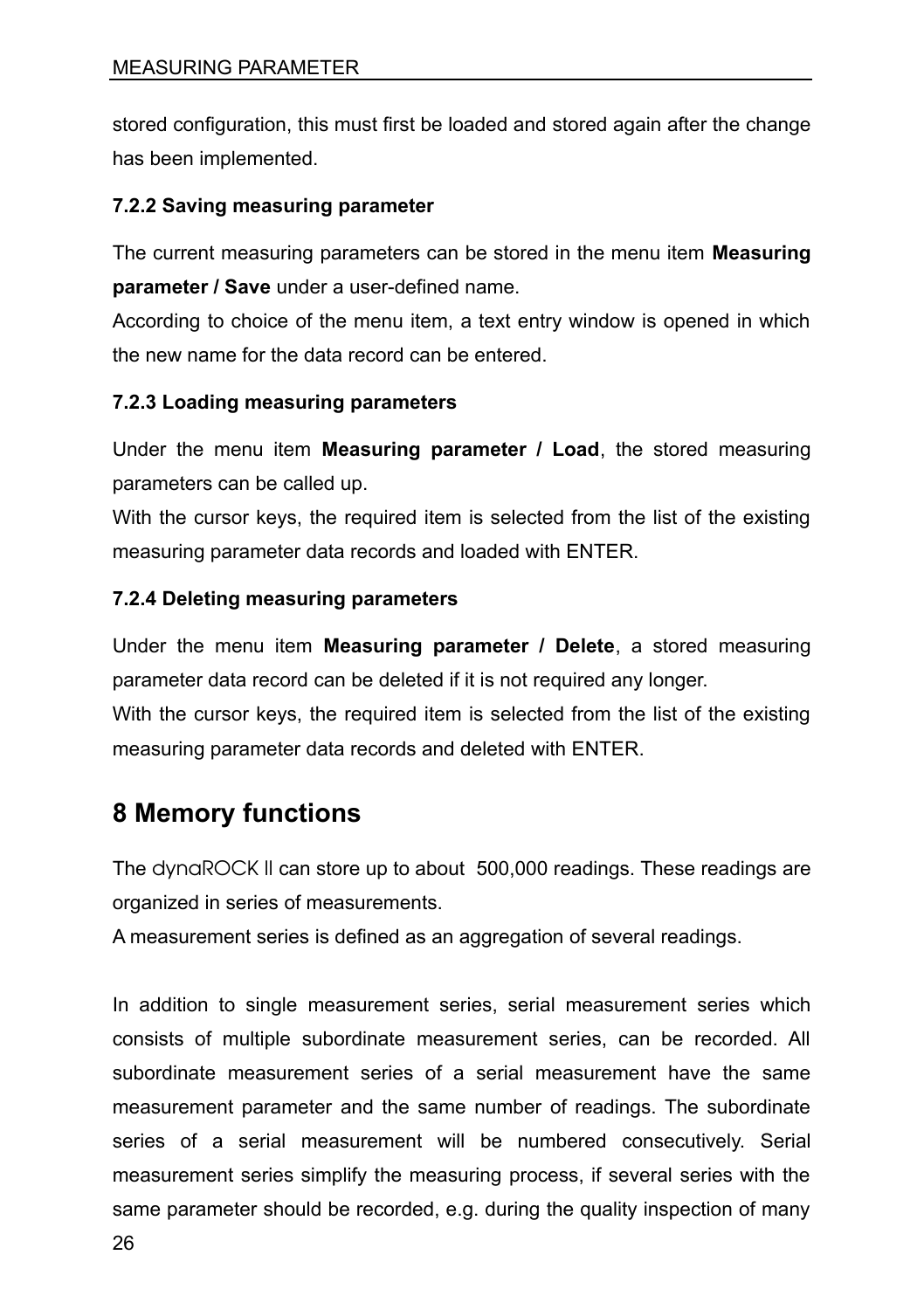identical parts.

As soon as the set number of values for the subordinated measurement series is recorded, the statistic is displayed. After pressing the MENU; ESC or ENTER key within the statistics window a prompt appears whether the series of measurements should be saved. Confirmed by ENTER, a new subordinated series of measurements starts. Rejected with ESC, the just completed subordinated series of measurements must be restarted. If readings have been deleted in the statistic window (see chapter [6.3.1\)](#page-22-0) the corresponding number of measurements have to be redone.

Every series of measurements is named, by which it can be displayed, printed or exported later on. The hardness values will be saved including time and date of measurement. In addition, the active measuring parameter are also saved. This includes:

- Impact device type
- Material
- Hardness scale
- Upper and lower limit for rating ´GOOD´

While values are saved to a series, the SCALE and MAT keys are disabled in the measuring window.

When a series is displayed or printed, standard deviation and mean value will be included.

## **8.1 New Series**

Select the menu item **Memory functions / New series** to start a measurement series. After you entered a name for the series (see [4.4\)](#page-13-0), the measuring window will open and the following readings are saved to this series.

The measuring parameter cannot be changed, while a series of measurements is taken.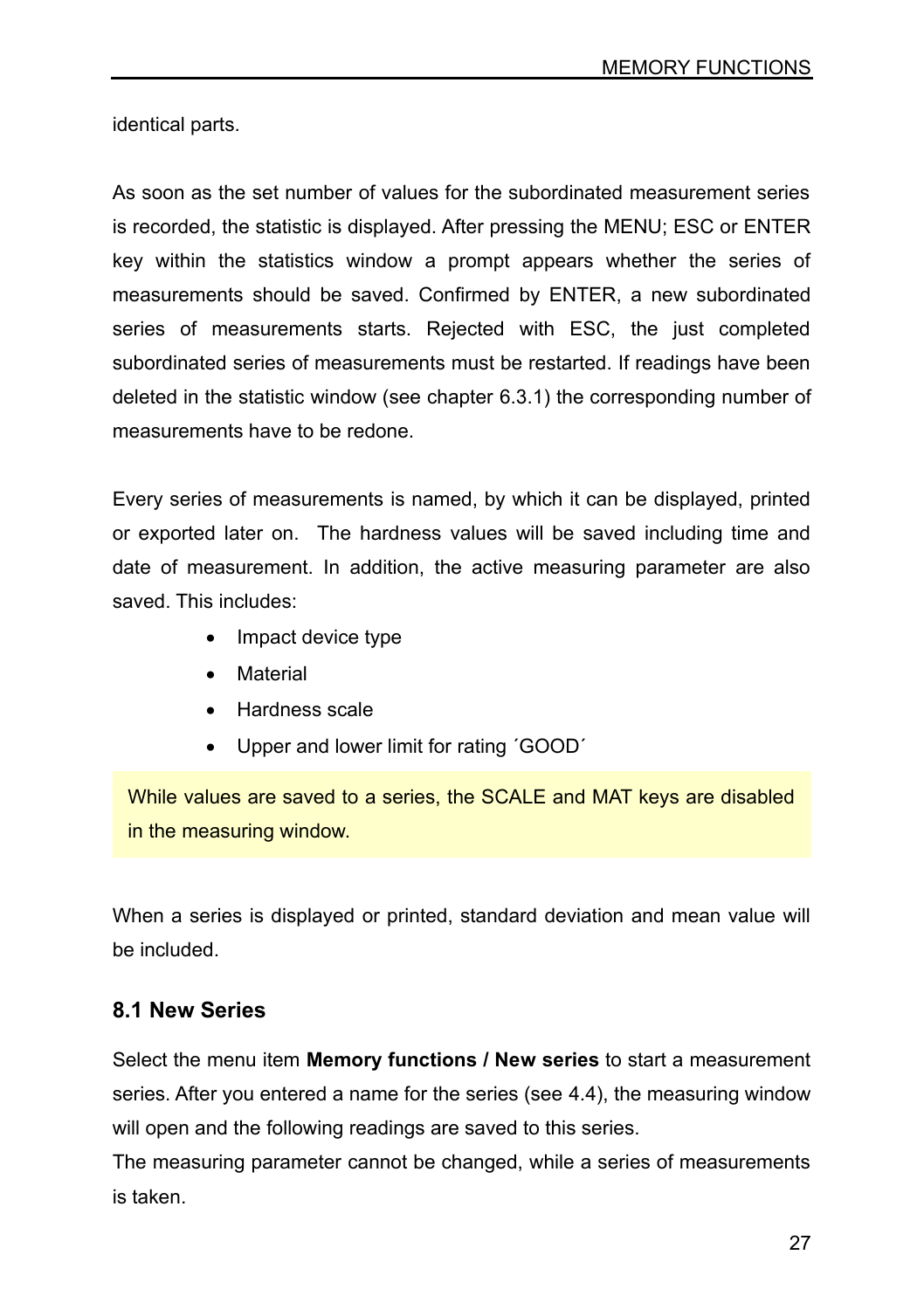The recording of the series of measurements is ended when the measurement window is closed. The request follows as to whether the hardness numbers should be finally stored in this series.

## **8.2 Continue measurement in existing series**

To append further data to a series, select the menu item **Memory functions / Continue series of measurements**. The new data will be saved with the current time and date.

The parameter are automatically set to the settings of the selected series. If the series of measurements was begun with an impact device type other than that currently connected, a continuation of the measurement is not possible.

## **8.3 New serial measurement**

Under the menu item **Memory functions / New serial measurement,** a new serial measurement can be started. After defining the name of the new serial measurement with the text input function (see [4.4\)](#page-13-0), the number of measuring points per subordinate series must be entered.

When this is completed, the measuring window will open automatically. The parameters set before starting the new series are applied. These parameters cannot be changed, while a new serial measurement is recorded. The recording of a new serial measurement is completed, if the measuring window is closed.

## **8.4 Continuing a serial measurement**

Under the menu item **Memory functions / Continue serial m.,** a serial measurement can be selected, to which the now taken values should be added. The new readings are saved incl. the current date and time.

The measuring parameter are automatically set to the settings of the selected serial measurement. If the last subordinated series is not completed, it is continued, otherwise a new subordinated series is created.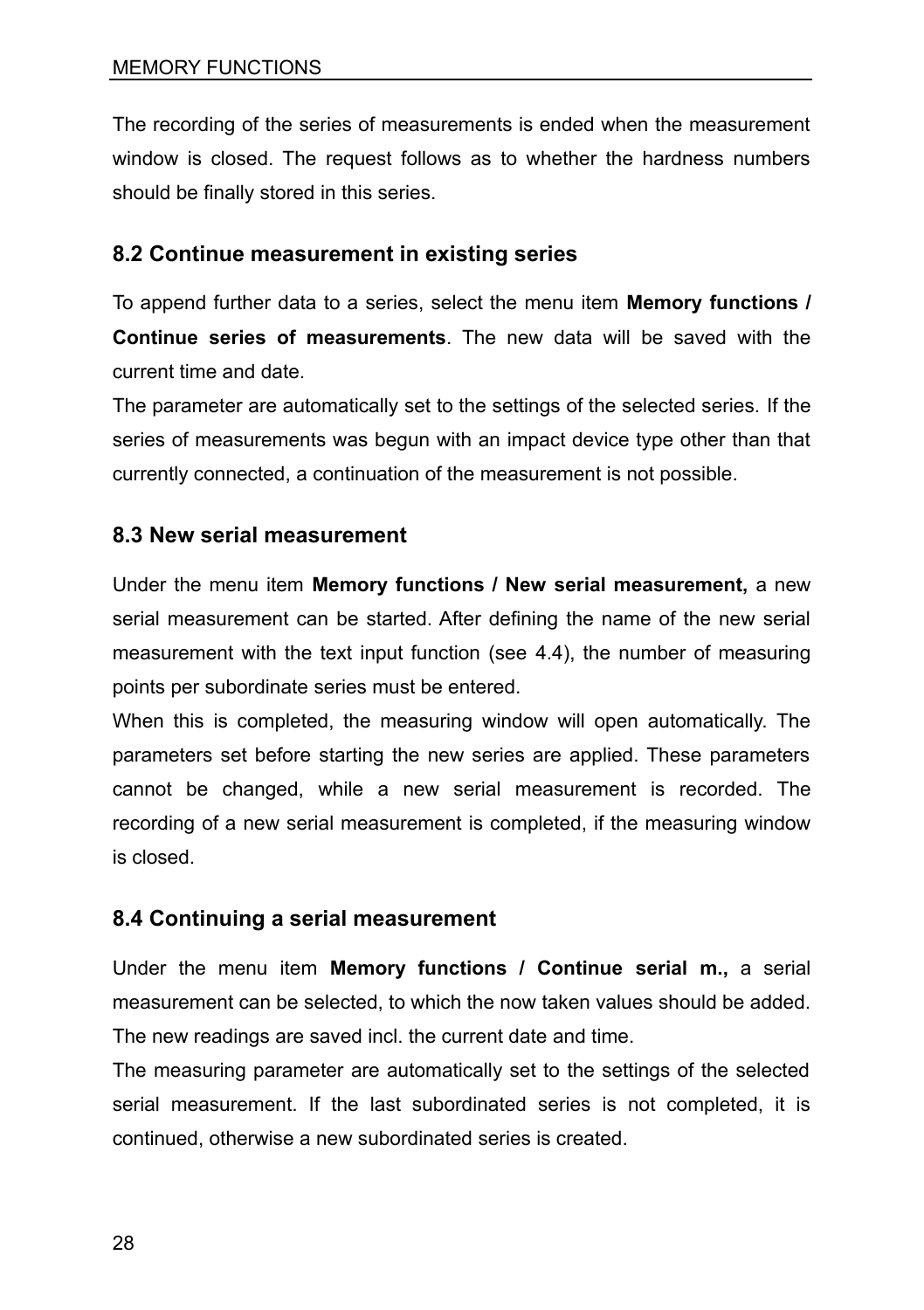## **8.5 Deleting a series**

Select menu item **Memory functions / Delete** to delete a series. The subordinated series, belonging to a serial measurement cannot be deleted separately. The complete serial measurement has to be deleted.

## **8.6 Displaying a series**

Select menu item **Memory functions / Show** to display a series and the related statistics (see [6.3.1\)](#page-22-0). If it is a single measurement series, single values can be deleted in the statistics view. This is not possible, if this series belongs to a serial measurement.

## **8.7 Copy to USB flash drive**

The measurement series can be copied to a USB flash drive under the menu item **Memory functions / Copy to USB flash drive**. Thus it is possible to transfer the series.

The files will be stored on the USB flash drive in CSV format (character set Unicode UTF8). The CSV-Format can be opened by all popular word processing and spreadsheet programs, which allows a comfortable evaluation of the measuring results. When importing the CSV files in word processing and spreadsheet programs, the character set 'Unicode UTF8' must be selected, otherwise the special characters will not be displayed correctly.

Only semicolons should be selected as the separator option when opening with a spreadsheet.

The USB flash drive should be formatted as MBR with FAT or FAT32. The included manual USB flash drive can be used without a problem.

When transferring serial measurements, several files are saved. This contains a huge file, in which all subordinated series are summarized as well as a subdirectory (under the name of the serial measurements) in which the subordinated series are saved separately (under the same format as the single series).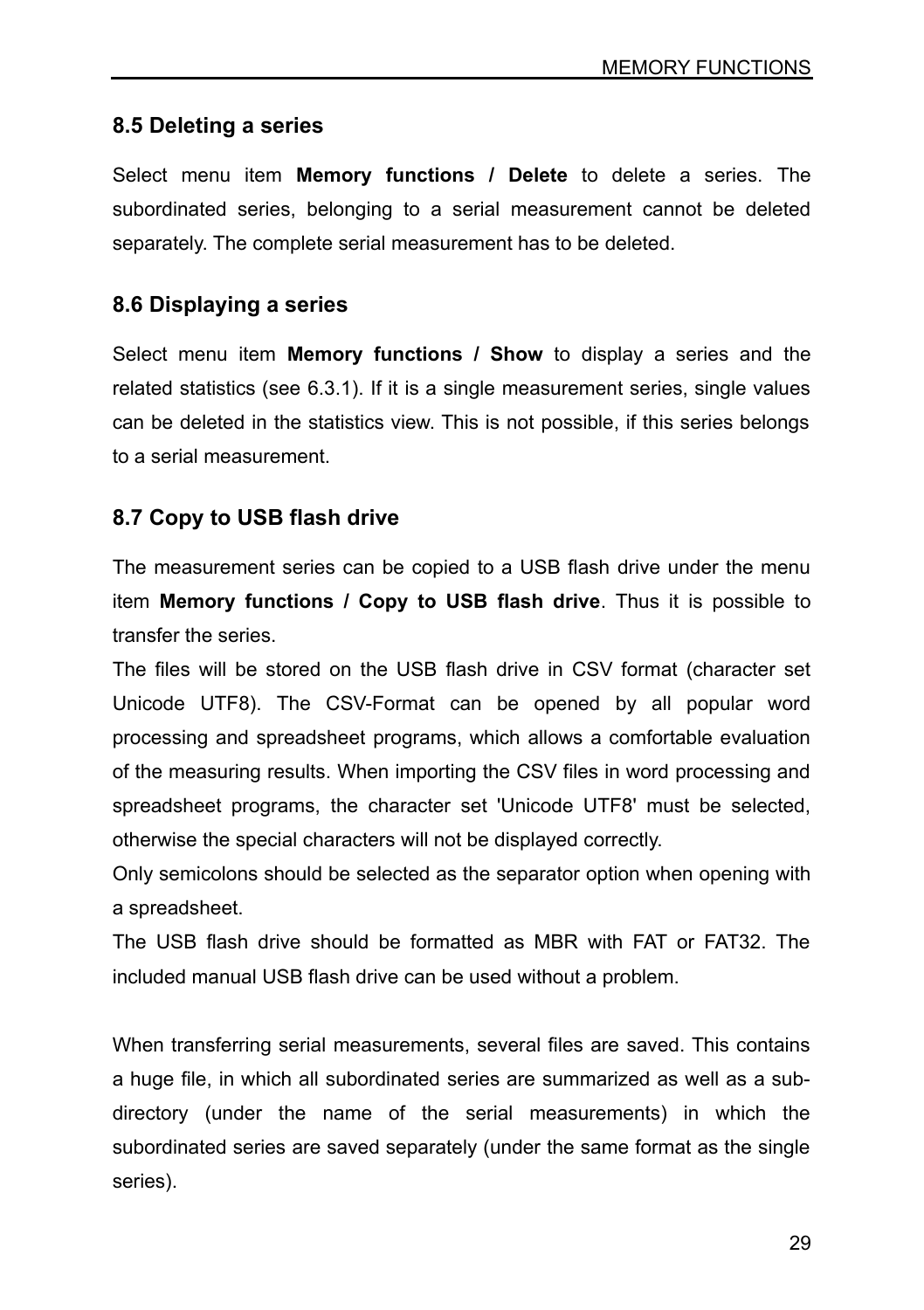#### **8.7.1 File format**

#### *8.7.1.1 Single series and subordinated series of a serial measurement*

Probe type;< type description> Name;<file name> Lower rating limit; <e.g. 0> Upper rating limit; <e.g. 0> Material section; Material name;<e.g. Steel> Hardness scale;<e.g. HL> Number of Data;<e.g. 5> Mean value; < e.g. 321.6> Minimum;<e.g. 312> Maximum;<e.g. 334> Standard deviation;<e.g. 10.1> rel. Standard dev.;<e.g. 3.15> Value /<Hardness scale>; Impact direction\*;Day;Month;Year;Hour;Minute 312;0;23;4;2020;10;51 < reading 1> …… Since readings> 330;0;23;4;2020;10;51 < reading n>

#### *8.7.1.2 Summarized serial measurements*

Probe type;< type description> Name;<file name> Lower rating limit; <e.g. 0> Upper rating limit;<e.g. 0> Material section; Material name;<e.g. Steel> Hardness scale; < e.g. HL> Number of subordinate single series;<e.g. 25>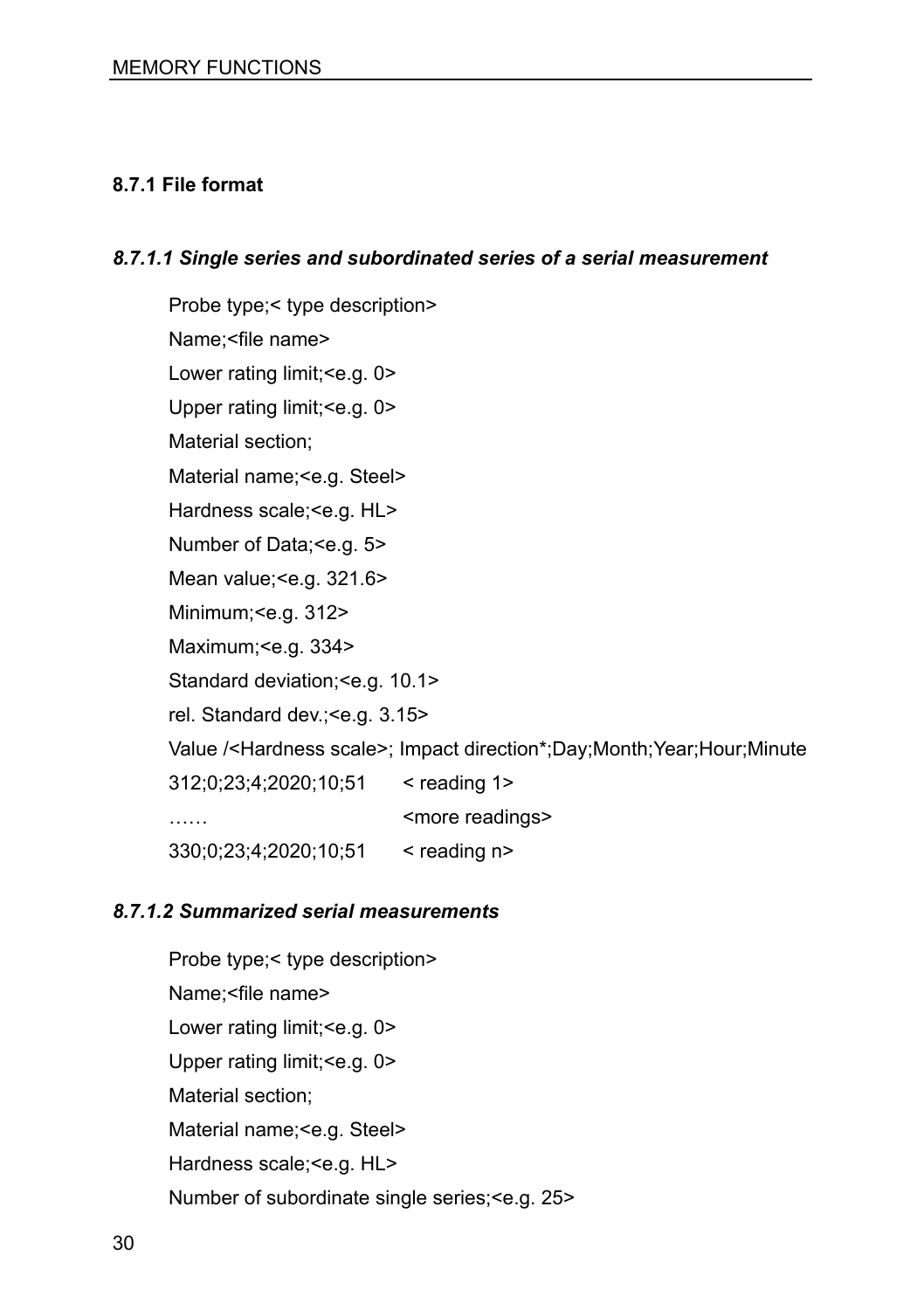Number of data per subordinate single series;<e.g. 5> Single series;<name of subordinate single series: 1> Number of Data;<e.g. 5> Mean value: < e.g. 321.6> Minimum;<e.g. 312> Maximum; <e.g. 334> Standard deviation;<e.g. 10.1> rel. Standard dev.;<e.g. 3.15> Value /<Hardness scale>; Impact direction\*;Day;Month;Year;Hour;Minute 312;0;23;4;2020;10;51 < reading 1> …… Since readings> 330;0;23;4;2020;10;51 < reading n> Single series;<name of subordinate single series: 2> Number of Data; <e.g. 5> Mean value; <e.g. 321.6> Minimum;<e.g. 312> Maximum: < e.g. 334> Standard deviation;<e.g. 10.1> rel. Standard dev.;<e.g. 3.15> Value /<Hardness scale>; Impact direction\*;Day;Month;Year;Hour;Minute 312;0;23;4;2020;10;51 < reading 1> …… Since readings> 330;0;23;4;2020;10;51 < reading n> .... <more subordinate single series> .... <more subordinate single series> Single series;<name of subordinate single series: m> Number of Data; <e.g. 5> Mean value; <e.g. 321.6> Minimum;<e.g. 312> Maximum; <e.g. 334> Standard deviation;<e.g. 10.1> rel. Standard dev.;<e.g. 3.15>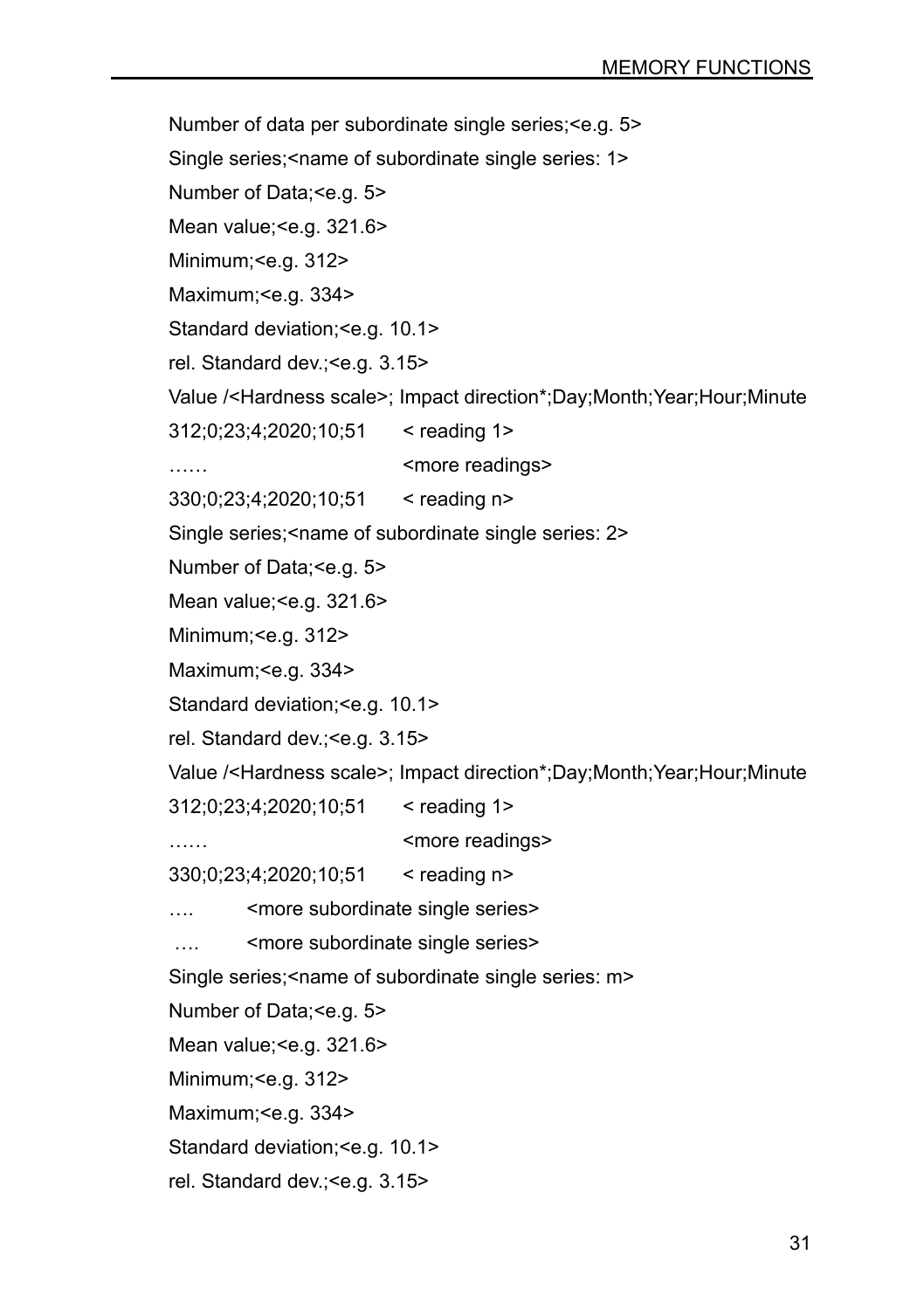Value /<Hardness scale>; Impact direction\*;Day;Month;Year;Hour;Minute

312;0;23;4;2020;10;51 < reading 1> …… Since readings> 330;0;23;4;2020;10;51 < reading n>

\*Impact direction:

![](_page_31_Figure_4.jpeg)

## **9 System settings**

#### **9.1 Language**

In the menu item **System / Language**, the language can be selected. As a result of actuation of the cursor keys, the language is selected. After exiting the window with ENTER, the new language becomes active.

## **9.2 Time**

Under **System / Time**, the clock of the dynaROCK II can be set-adjusted. The series of digits means HH:MM (Hours:Minutes). The input is accepted with ENTER, with ESC the input window is closed without acceptance of the value.

## **9.3 Date**

In the menu item **System / Date**, the date can be set-adjusted.

The input is accepted with ENTER, with ESC the input window is closed without acceptance of the date.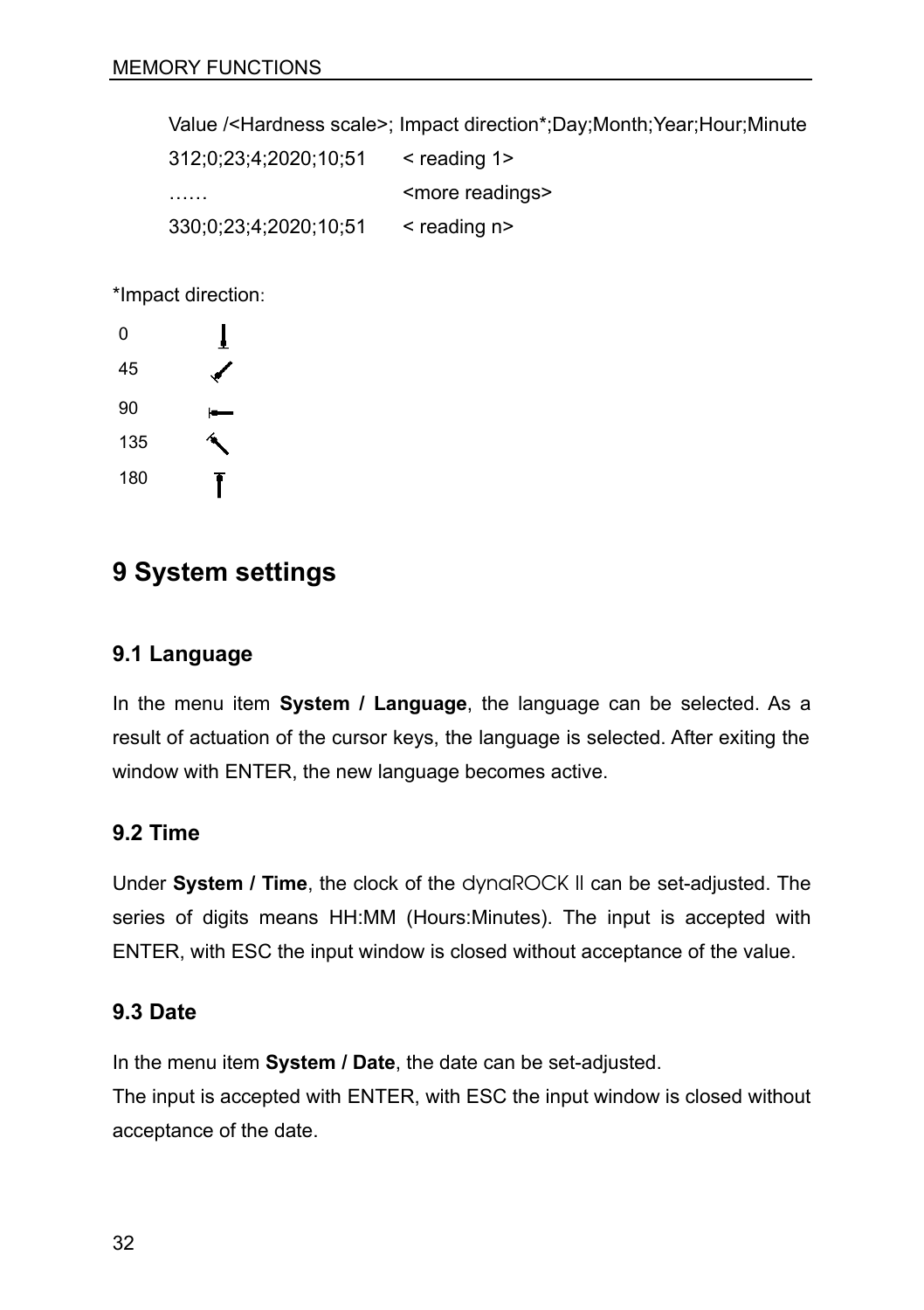## **9.4 Configuration**

#### **9.4.1 Date format**

Under the menu item **System / Configuration / Date format**, the format in which the date is entered and displayed can be set-adjusted.

Meaning of the alphabetic characters of the format specification:

**DD**: Day **MM**: Month **YYYY**: Year

#### <span id="page-32-1"></span>**9.4.2 Key SCALE**

In the menu item **System / Configuration / key SCALE**, it is adjusted whether a dialog for the selection of the new scale should be opened while activating the key SCALE in the measurement window, or whether the hardness scale should be set automatically to the next valid scale.

Select:

| Open dialog       | If the new hardness scale should be selected in a<br>dialog.                  |
|-------------------|-------------------------------------------------------------------------------|
| <b>Next scale</b> | If the hardness scale should be set automatically to the<br>next valid scale. |

#### <span id="page-32-0"></span>**9.4.3 Key MAT**

In the menu item **System / Configuration / key MAT**, it is adjusted whether a dialog for the selection of the new material should be opened by activating the key MAT in the measurement window, or whether the material should be set automatically to the next valid material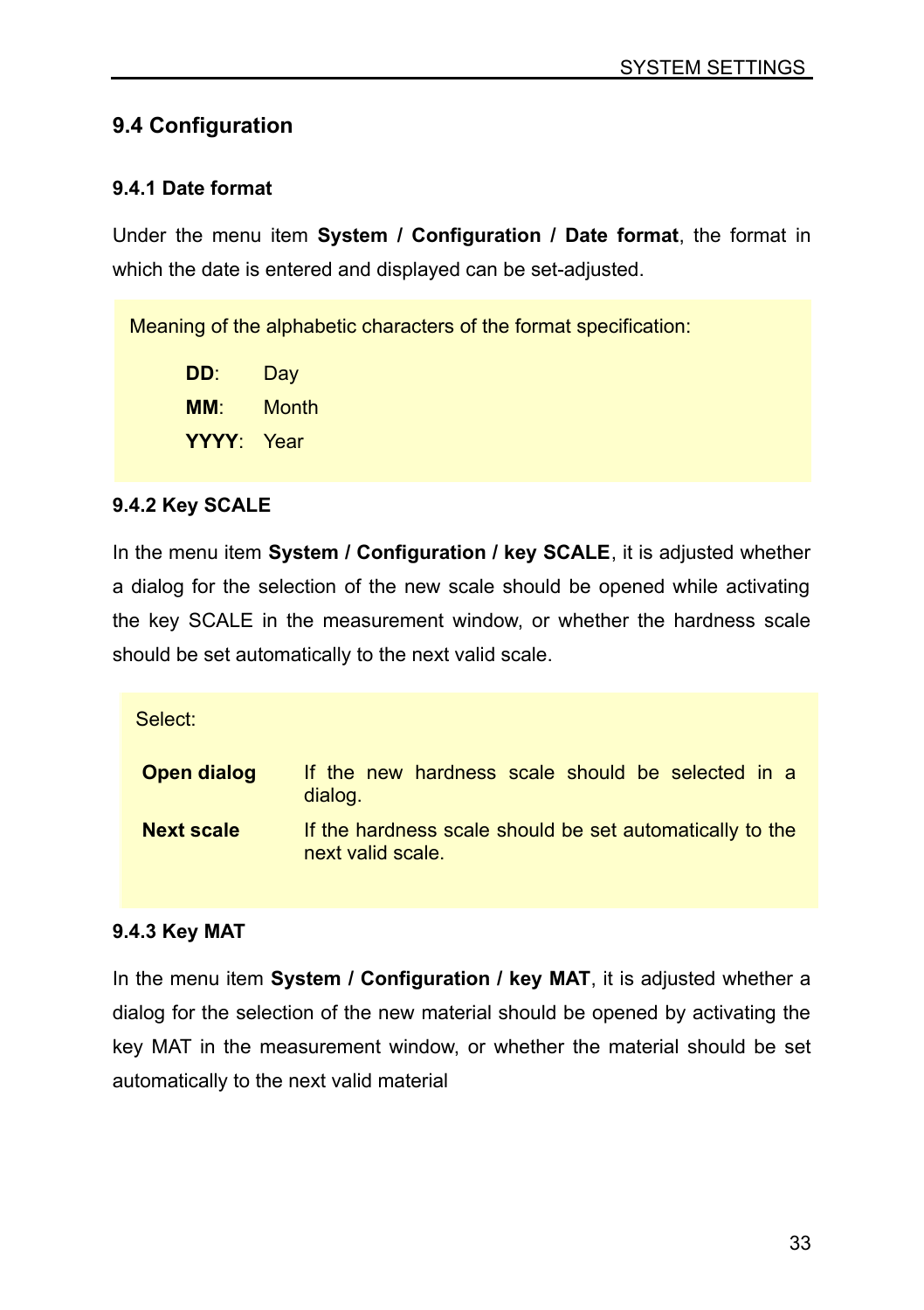Select:

| Open dialog          | If the new material should be selected in a dialog.                        |  |  |  |  |  |
|----------------------|----------------------------------------------------------------------------|--|--|--|--|--|
| <b>Next material</b> | If the material should be set automatically to the<br>next valid material. |  |  |  |  |  |

#### <span id="page-33-1"></span>**9.4.4 Query whether series should be saved**

Under the menu item **System / Configuration / Save series query** you can determine if you want to be queried whether the data should be saved when you close the measuring or statistics window. Select 'Off' to turn off the query and 'On' otherwise.

#### <span id="page-33-0"></span>**9.4.5 Query whether values should be printed**

Under the menu item **System / Configuration / Print values query** you can determine if you want to be queried whether the data should be printed when you close the statistics window. Select 'Off' to turn off the query and 'On' otherwise.

#### **9.4.6 Tensile strength unit**

Under the menu item **System / Configuration / Tensile strength unit** it can be selected if the unit of tensile strength should be displayed as Mpa (Megapascal) or N/mm2 (Newton per square millimetre).

## <span id="page-33-2"></span>**9.5 Impact device calibration**

The menu item **System / Impact device calibration** is for the import of the calibration values. Every time, when you buy a new impact device or an impact device was sent for calibration to our technical service, the calibration value will be delivered on a USB flash drive. For transferring the calibration to the dynaROCK II the flash drive has to be plugged in and the menu item **System / Impact device calibration** has to be selected.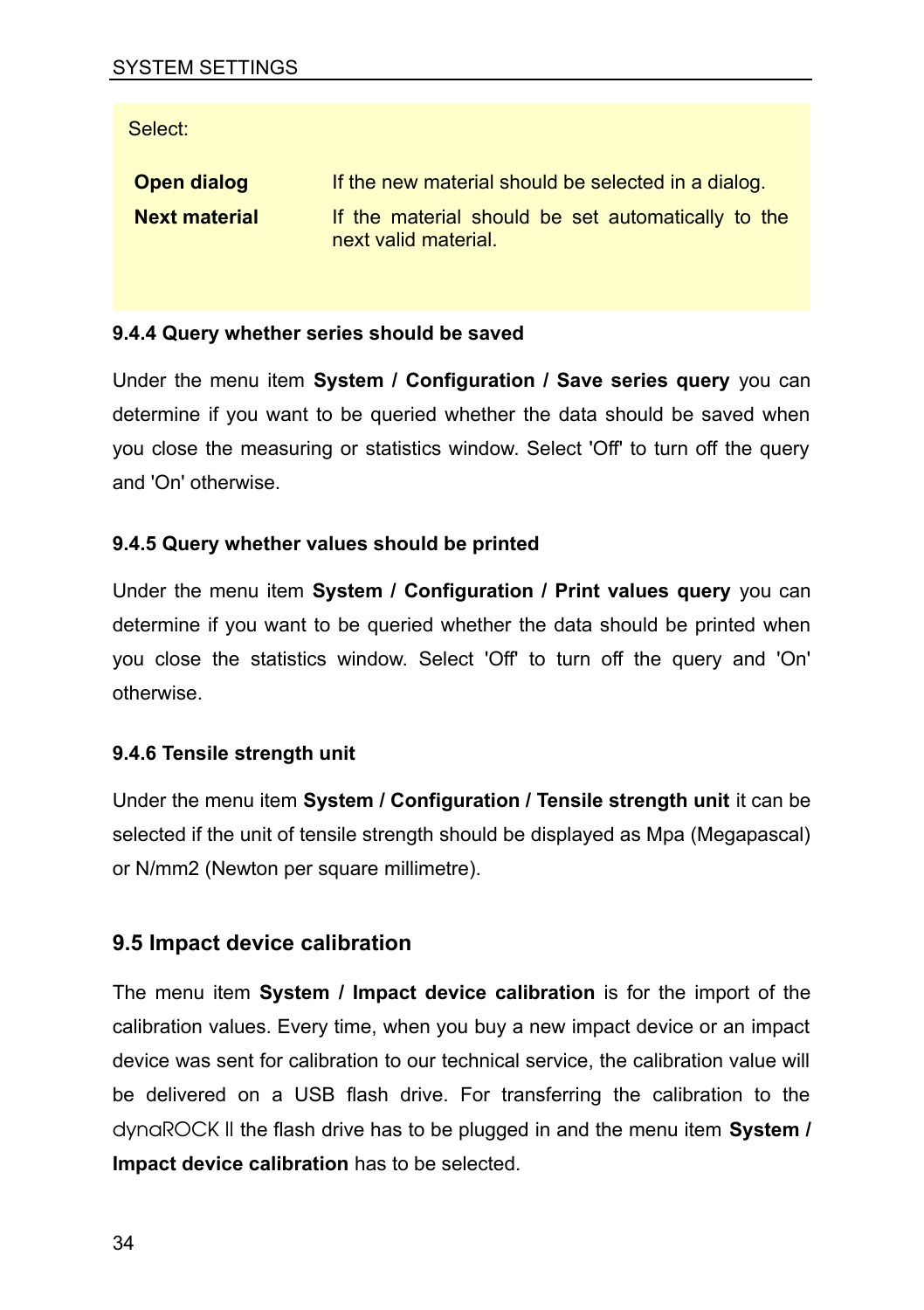## **9.6 Factory defaults**

With the aid of the menu item **System / Factory defaults**, the current measuring parameters and the date format can be reset to the default values.

## **9.7 System information**

Under the menu item **System / Info**, the system information is displayed. The version numbers of the software, the kernel and the system are included here. If an impact device is connected, the impact device is also displayed.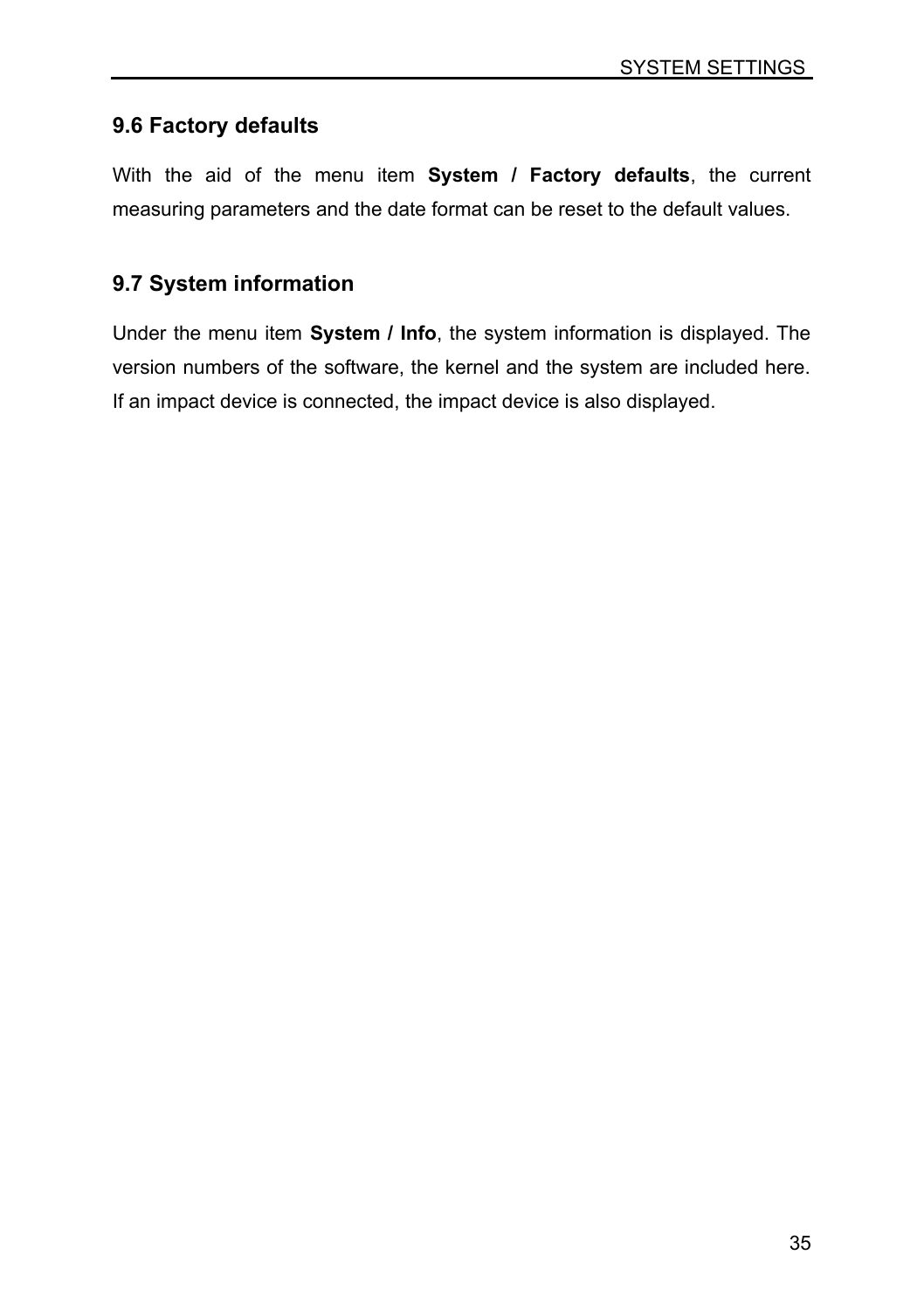# **10 Elimination of faults**

If the device should no longer react by pressing a key, the device can be switched off by long pressing of the On-Off switch.

# **11 Care and maintenance**

## **11.1 Impact device**

The impact device should be cleaned with the delivered cleaning brush after 1000 to 2000 measurements. For this purpose, the placement ring is screwed off, the impact body removed and the brush inserted into the guide tube rotating anti-clockwise approx. five times to the end stop, and pulled out again. After that, the impact body is again installed and the placement ring screwed on.

- After use of the impact device, the spring should be decompressed.
- No lubricants may be employed when cleaning the impact device!

## **11.2 Calibration**

Before the measurements, the tester should be checked by means of a hardness comparison block. The precision and repeatability of the measurements should be within the limits in Table [Table 2](#page-40-1) (on page [41](#page-40-1) in the appendix). If the measured values of the dynaROCK II differ from the hardness of the reference block, the instrument must be sent to the technical service for calibration. If necessary, the calibration value must then be transferred to the dynaROCK II as described in chapter [9.5.](#page-33-2)

#### **11.3 Maintenance**

If the measurement error of the instrument during measurements on the supplied hardness comparison block is greater than the limits in Table [Table 2](#page-40-1) (on page [41](#page-40-1) in the appendix), the impact body or the test probe may have to be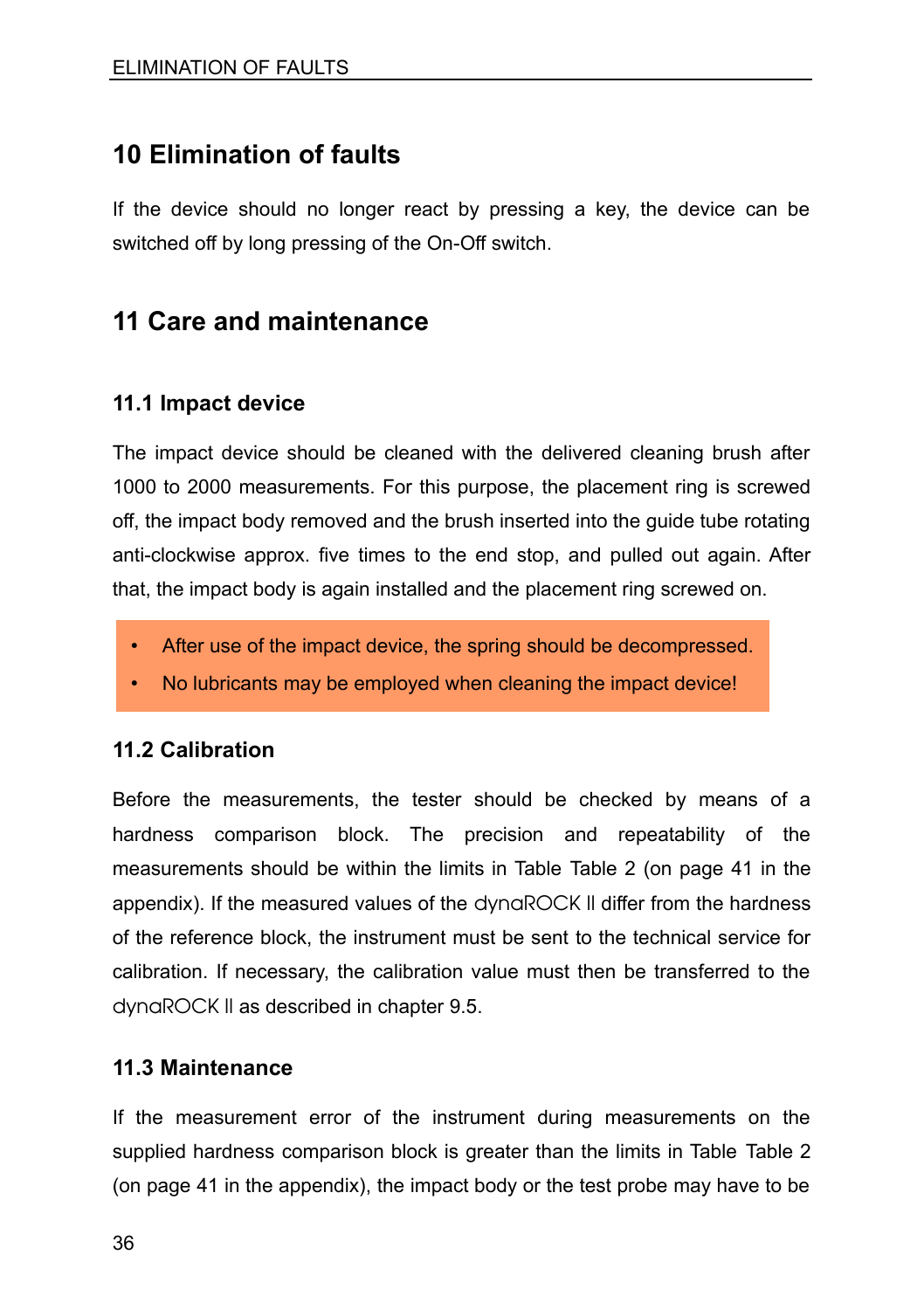replaced. In this case, the impact device must be sent to the technical service for calibration after replacement.

For all other malfunctions, the device must be sent to technical service. Replacement services cannot be provided for repairs carried out by the customer.

# **12 Safeguarding and transport**

The test device should be kept at room temperature and protected against vibrations, strong magnetic fields, corrosive materials, moisture and dust. The original packing should be used for the transport of the device.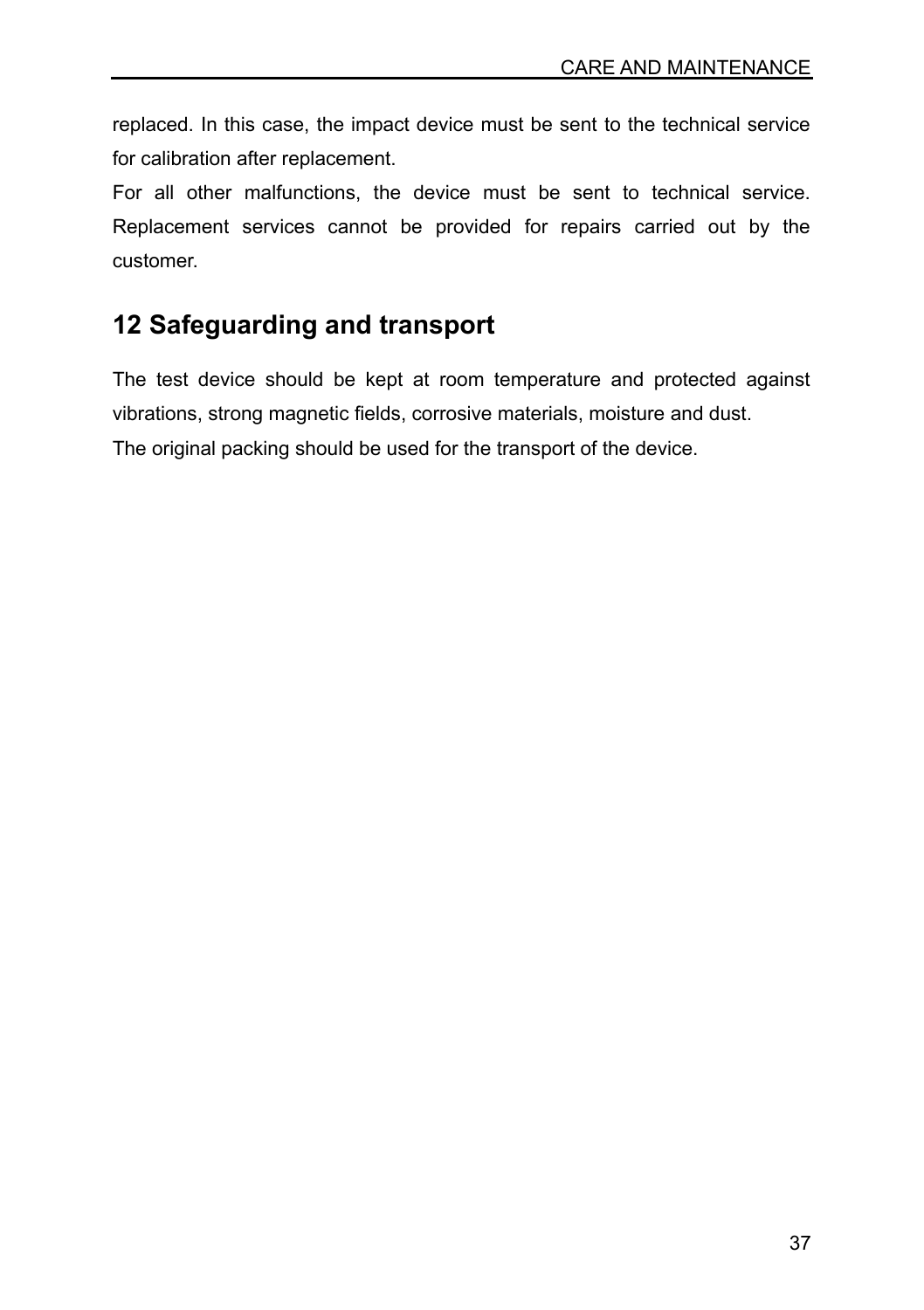## **13 Information on waste disposal**

![](_page_37_Picture_2.jpeg)

Consumers are legally required to dispose of batteries at suitable collection points, vending points or dispatch bays. The crossed-out wheeled bin means that batteries must not be disposed of in the household waste. Pb, Cd and Hg designate substances that exceed the legal limits.

## **13.1 Deutsch**

Verbraucher sind gesetzlich verpflichtet Altbatterien zu einer geeigneten Sammelstelle, Verkaufsstelle, Versandlager zu bringen. Die durchgestrichene Mülltonne bedeutet: Batterien und Akkus dürfen nicht in den Hausmüll. Pb, Cd und Hg bezeichnet Inhaltsstoffe die oberhalb der gesetzlichen Werte liegen.

## **13.2 Français**

La législation exige des consommateurs le dépôt des piles usagées dans un lieu de collecte approprié, un point de vente ou un entrepôt d'expédition. La poubelle barrée signifie qu'il est interdit de jeter les piles et les batteries avec les ordures ménagères. Pb, Cd et Hg désignent les substances dont les valeurs dépassent les limites légales.

## **13.3 Italiano**

Per legge, i consumatori sono obbligati a depositare le batterie esaurite presso i punti di raccolta, i punti di vendita o i magazzini di spedizioni. Il simbolo del contenitore dei rifiuti sbarrato indica che è vietato smaltire le batterie con i rifiuti domestici. Pb, Cd e Hg indicano le sostanze presenti con valori superiori alla norma.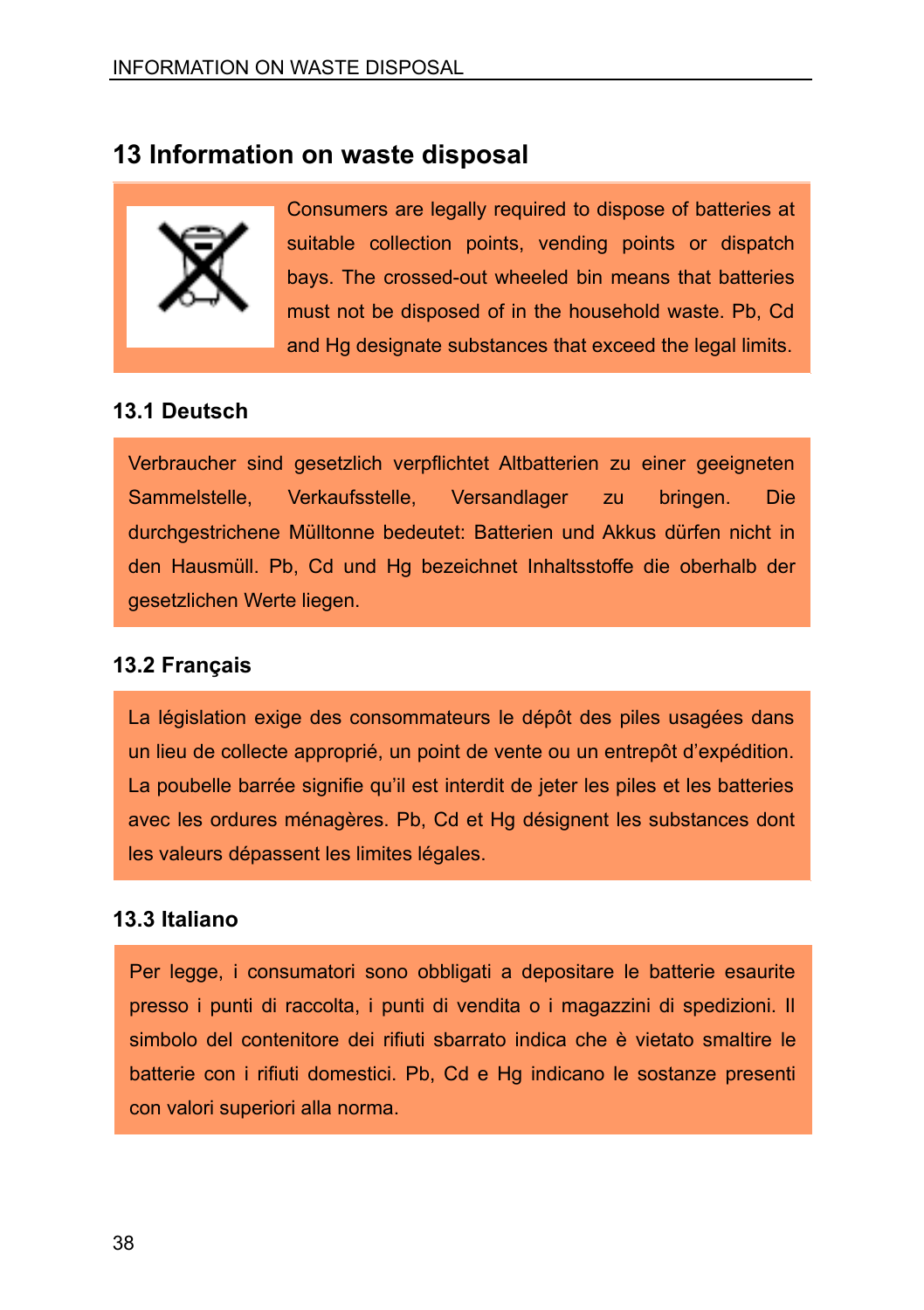## **13.4 Español**

Los usuarios están obligados por ley a depositar las pilas viejas en un punto de recogida adecuado /punto de venta/centro de envío. El contenedor de basura tachado significa: la pilas no deben desecharse en la basura doméstica. Pb, Cd y Hg designan sustancias que se encuentran por encima de los valores establecidos por ley.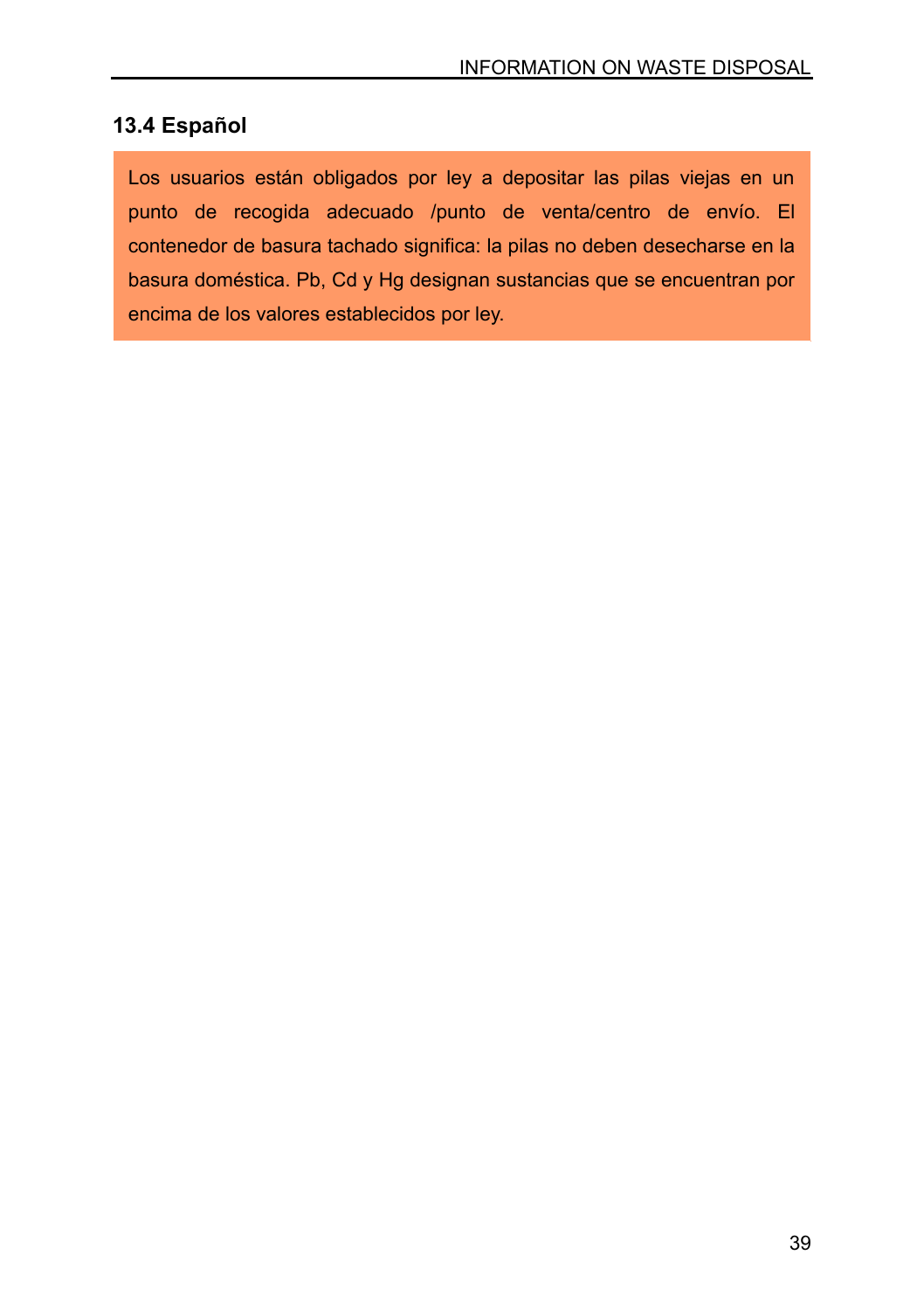# **14 Technical data**

**Measurement range** 170 HLD to 960 HLD **Impact direction** 360° **Hardness scale** HL, HB, HRB, HRC, HV, HS and tensile strength **Statistics** average value, minimum, maximum, standard deviation. Outliers can be deleted. **Display** LCD 320x240 pixels, 65536 colors **Data memory** 500,000 data records with date, time and GOOD/BAD rating and impact direction **Power supply** Integrated rechargeable lithium-ion battery. Charging over charging adapters or over PC-USB<br>approx. 16 h. **Operating time** Charging time with charging adapters approx. 3 h. Charging time over PC-USB approx. 6 h. **USB interface Temperatures** in operation 10°C to 40°C; storage -10°C to 60°C **Dimensions** Height 22 mm Width 79 mm Depth 135 mm **Weight** 425 g incl. impact device D and cable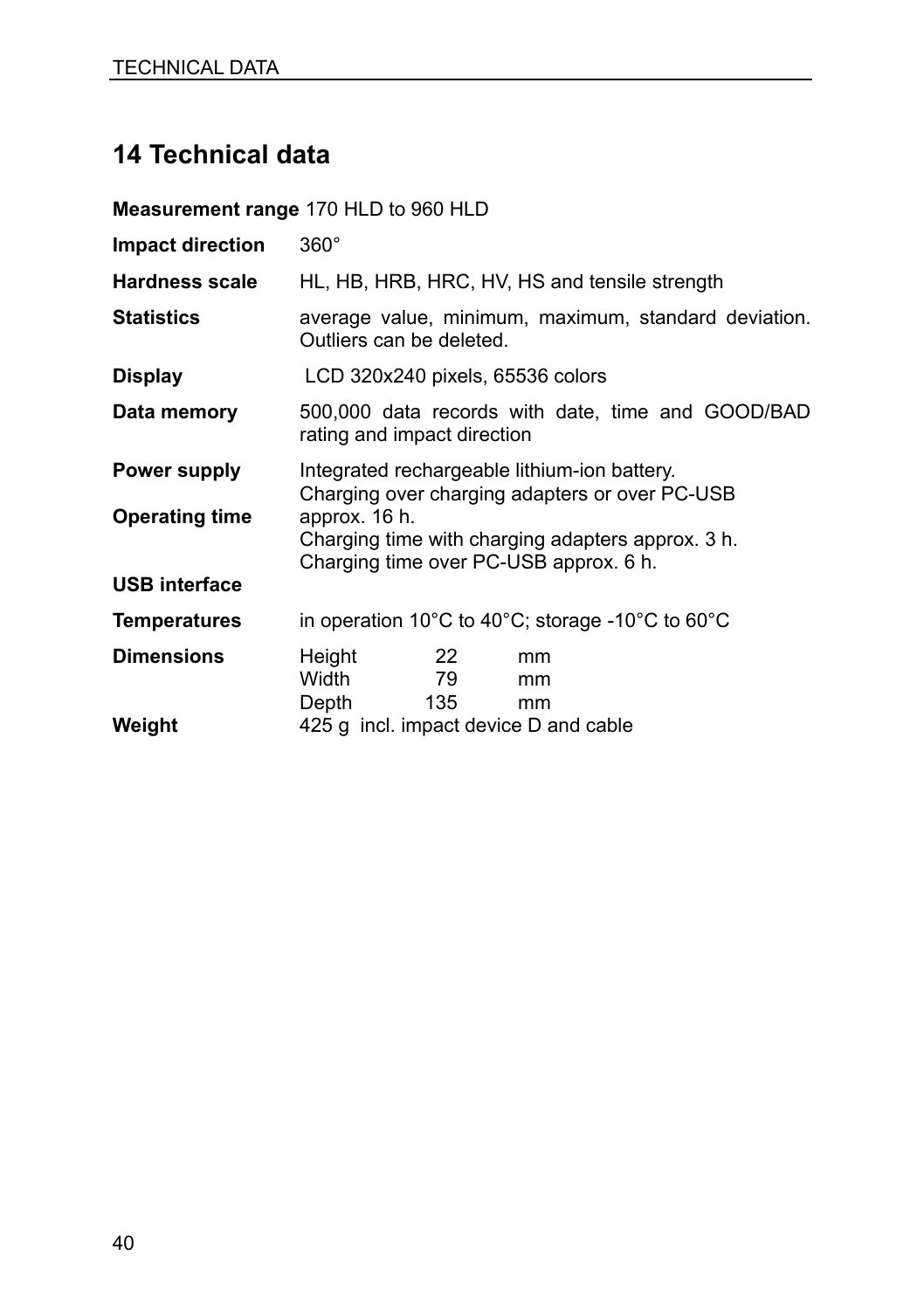The precision and reproducibility of the measured values is represented in Table [Table 2](#page-40-1)

| No.           | Impact<br>device<br>type | <b>Hardness of the Leeb</b><br>hardness comparison<br>block | <b>Fault of the</b><br>measured<br>value | <b>Repeatability</b> |
|---------------|--------------------------|-------------------------------------------------------------|------------------------------------------|----------------------|
| 1             | D                        | 760 ±30 HLD<br>530 ±40 HLD                                  | $±6$ HLD<br>$±10$ HLD                    | 6 HLD<br>10 HLD      |
| $\mathcal{P}$ | DC.                      | 760 ±30 HLDC<br>530 ±40 HLDC                                | ±6 HLDC<br>±6 HLDC                       | 6 HLD<br>10HLD       |
| 3             | DL                       | 878 ±30 HLDL<br>736 ±40 HLDL                                | $±12$ HLDL                               | 12 HLDL              |
| 4             | $D+15$                   | 766 ±30 HLD+15<br>544 ±40 HLD+15                            | $±12$ HLD $+15$                          | 12 HLD+15            |
| 5             | G                        | 590 ±40 HLG<br>500 ±40 HLG                                  | $±12$ HLG                                | 12 HLG               |
| 6             | C                        | 822 ±30 HLC<br>590 ±40 HLC                                  | $±12$ HLC                                | 12 HLC               |

<span id="page-40-1"></span>*Table 2: Precision and reproducibility*

# <span id="page-40-0"></span>**15 Appendix 1**

| <b>Material</b>        | <b>Hardness</b>         | Impact device |               |               |               |               |
|------------------------|-------------------------|---------------|---------------|---------------|---------------|---------------|
|                        | scale                   | D / DC        | $D+15$        | C             | G             | <b>DL</b>     |
|                        | <b>HRC</b>              | $20.0 - 68.4$ | $19.7 - 67.7$ | $20,1 - 63,2$ |               | $20.7 - 67.8$ |
|                        | <b>HRB</b>              | $38,4 - 99,5$ |               |               | $47,7 - 99,9$ | $38.4 - 99.5$ |
| Steel and cast         | HB                      | $81 - 654$    | $82 - 637$    | $80 - 683$    | $90 - 646$    | $82 - 644$    |
| steel                  | HV                      | $81 - 955$    | $81 - 928$    | $80 - 789$    |               | $81 - 939$    |
|                        | <b>HS</b>               | $29.7 - 99.5$ | $33,6 - 98,9$ | $31,8 - 87,2$ |               | $30.9 - 96.2$ |
|                        | MPa / N/mm <sup>2</sup> | 258-2180      |               |               | 304, 1-2173   | 258 - 2159    |
|                        | <b>HRC</b>              | $20.0 - 68.4$ |               |               |               | $20.7 - 67.8$ |
|                        | <b>HRB</b>              | $38,4 - 99,5$ |               |               | $38,4 - 99,5$ | $38.4 - 99.5$ |
| Tempering              | <b>HB</b>               | $81 - 654$    |               |               | $81 - 654$    | $82 - 644$    |
| steel, heat<br>treated | HV                      | $81 - 955$    |               |               |               | $81 - 939$    |
|                        | <b>HS</b>               | $29.7 - 99.5$ |               |               |               | $30.9 - 96.2$ |
|                        | MPa / N/mm <sup>2</sup> | 654, 2-1454   |               |               | 654,2-1460    | 651 - 1451    |
| Tempering              | <b>HRC</b>              | $20.0 - 68.4$ |               |               |               | $20.7 - 67.8$ |
| steel,                 | <b>HRB</b>              | $38.4 - 99.5$ |               |               | $38,4 - 99,5$ | $38,4 - 99,5$ |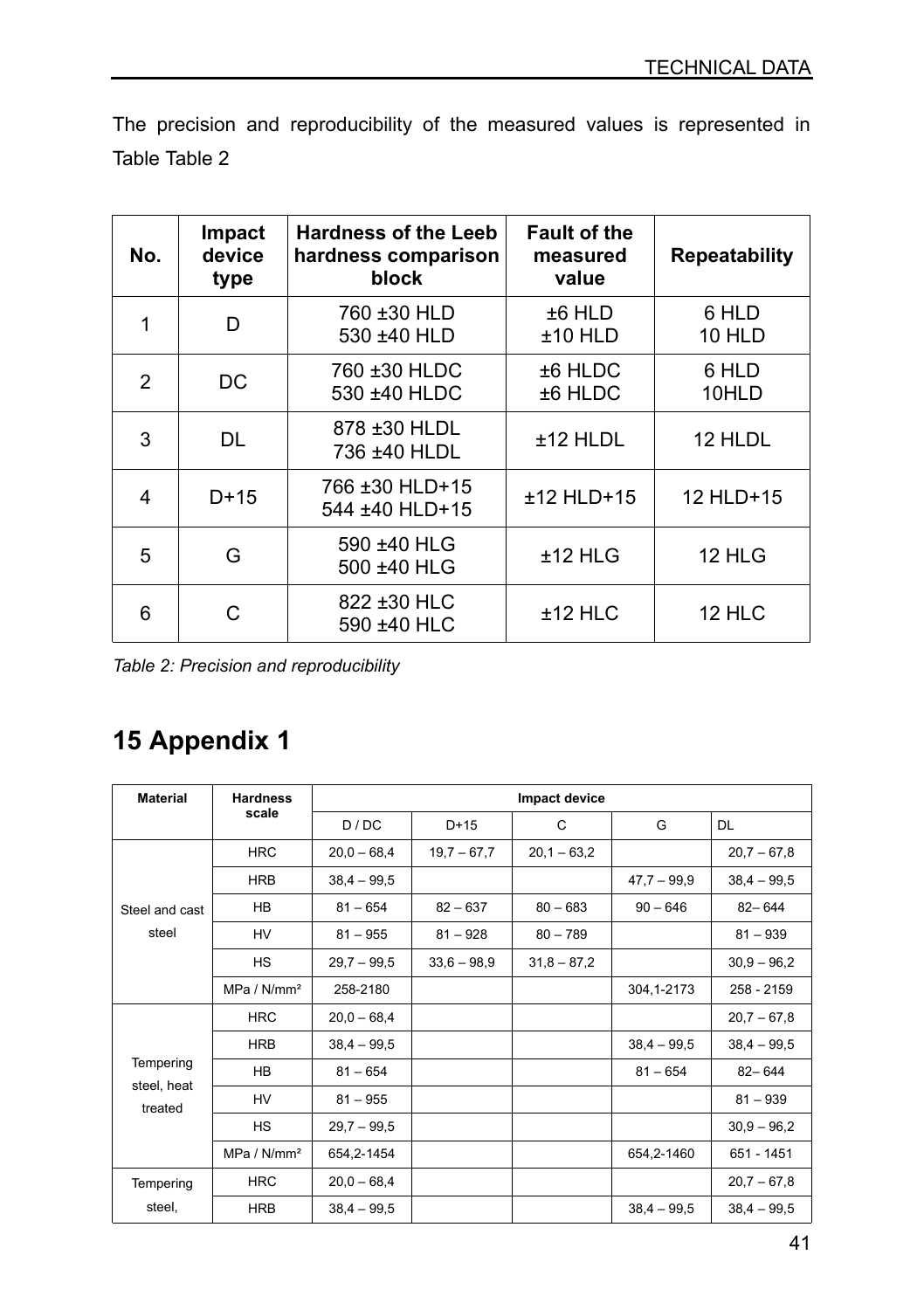|                                                           | <b>HB</b>               | $81 - 654$     |               |               | $81 - 654$    | $82 - 644$    |
|-----------------------------------------------------------|-------------------------|----------------|---------------|---------------|---------------|---------------|
|                                                           | HV                      | $81 - 955$     |               |               |               | $81 - 939$    |
| annealed                                                  | <b>HS</b>               | $29,7 - 99,5$  |               |               |               | $30,9 - 96,2$ |
|                                                           | MPa / N/mm <sup>2</sup> | 460-826        |               |               | 503-823       | 460 - 826     |
|                                                           | <b>HRC</b>              | $20,0 - 68,4$  |               |               |               |               |
| Tempering                                                 | <b>HRB</b>              | $38,4 - 99,5$  |               |               | $38,4 - 99,5$ |               |
| steel,                                                    | <b>HB</b>               | $81 - 654$     |               |               | $81 - 654$    |               |
| hardened                                                  | <b>HV</b>               | $81 - 955$     |               |               |               |               |
|                                                           | HS                      | $29,7 - 99,5$  |               |               |               |               |
| Cold work tool                                            | <b>HRC</b>              | $20,4 - 67,1$  | $19,8 - 68,1$ | $20,7 - 67,9$ |               |               |
| steel                                                     | HV                      | $80 - 898$     | $81 - 933$    | $100 - 932$   |               |               |
|                                                           | <b>HRC</b>              | $19,6 - 62,4$  |               |               |               |               |
|                                                           | <b>HRB</b>              | $46,5 - 101,7$ |               |               |               |               |
| Stainless steel                                           | <b>HB</b>               | $85 - 655$     |               |               |               |               |
|                                                           | <b>HV</b>               | $85 - 802$     |               |               |               |               |
| Grey cast iron                                            | HB                      | $93 - 334$     |               |               | $92 - 326$    |               |
| Nodular cast                                              | <b>HB</b>               | $131 - 387$    |               |               | $127 - 364$   |               |
| iron                                                      |                         |                |               |               |               |               |
| Cast                                                      | <b>HB</b>               | $19 - 164$     |               | $23 - 210$    | $32 - 168$    |               |
| aluminum<br>alloys                                        | <b>HRB</b>              | $23,8 - 84,6$  |               | $22,7 - 84,9$ | $23.8 - 85.5$ |               |
| Brass (copper-                                            | HB                      | $40 - 173$     |               |               |               |               |
| zinc alloys)                                              | <b>HRB</b>              | $13,5 - 95,3$  |               |               |               |               |
| Bronze<br>(copper-<br>aluminum /<br>copper-tin<br>alloys) | HB                      | $60 - 290$     |               |               |               |               |
| Wrought<br>copper alloys                                  | HB                      | $45 - 315$     |               |               |               |               |

<span id="page-41-0"></span>*Table 3: Conversion areas*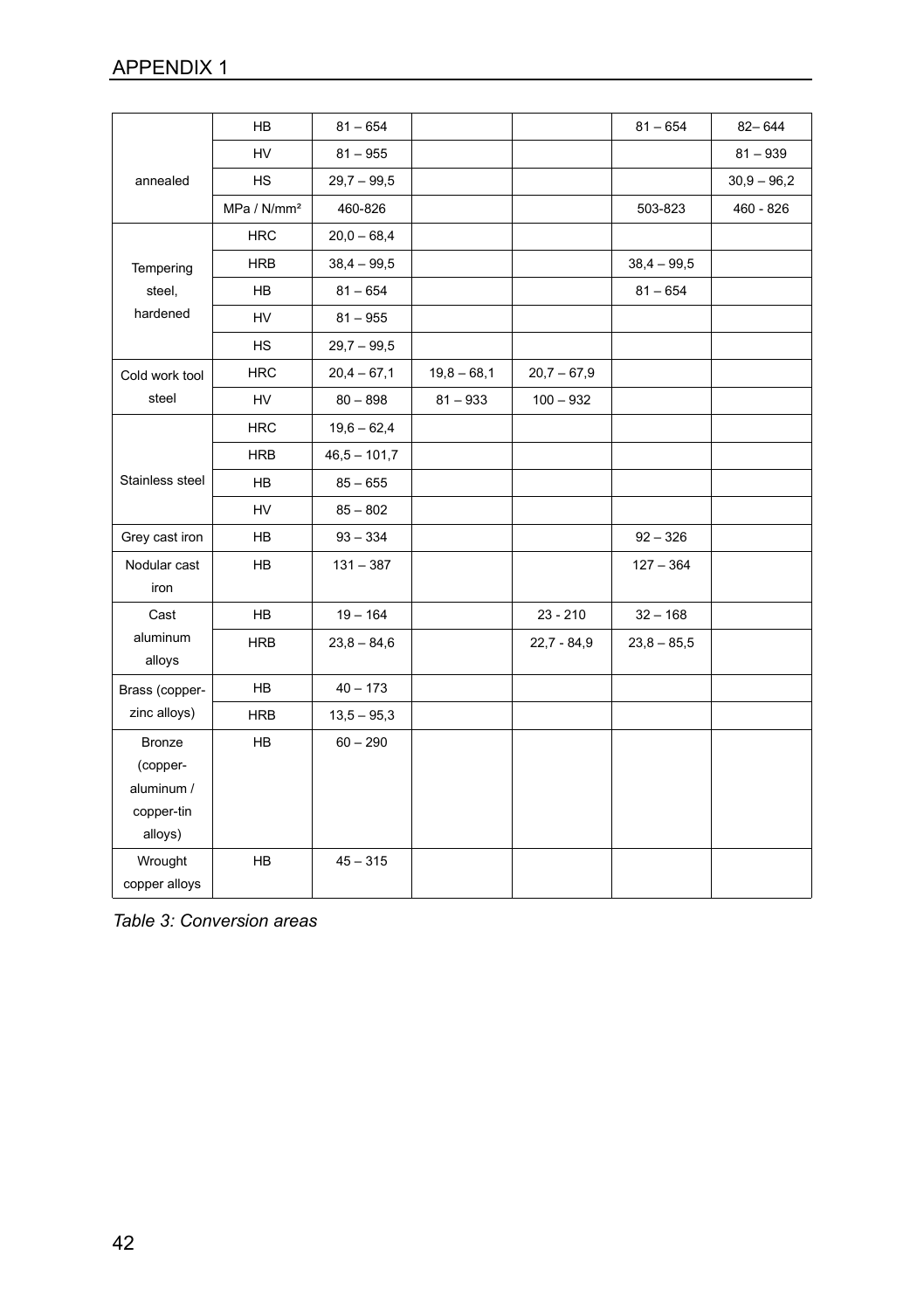| Impact device type               | DC/D/DL             | $D+15$              | C                   | G                   |
|----------------------------------|---------------------|---------------------|---------------------|---------------------|
| Impact energy                    | $11 \text{ mJ}$     | $11 \text{ mJ}$     | $2.7 \text{ mJ}$    | 90 mJ               |
| Weight of the impact<br>body     | 5.5 g /DL: 7.2 g    | 7.8 <sub>g</sub>    | 3.0 <sub>g</sub>    | 20.0 g              |
| Hardness of the test<br>tip      | 1600 HV             | 1600 HV             | 1600 HV             | 1600 HV             |
| Diameter of the test<br>tip      | $3 \, \text{mm}$    | 3 mm                | $3 \, \text{mm}$    | $5 \text{ mm}$      |
| Material of the test<br>tip      | Tungsten<br>carbide | Tungsten<br>carbide | Tungsten<br>carbide | Tungsten<br>carbide |
| Diameter of the<br>impact device | $20 \text{ mm}$     | $20 \text{ mm}$     | $20 \text{ mm}$     | $30 \text{ mm}$     |
| Length of the impact<br>device   | 86(147)/75 mm       | 162 mm              | 141 mm              | 254 mm              |
| Weight of the impact<br>device   | 50q                 | 80 <sub>g</sub>     | 75 g                | 250 <sub>g</sub>    |
| Maximum sample<br>hardness       | 940 HV              | 940 HV              | 1000 HV             | 650 HB              |

*Table 4 Properties of the impact devices*

| Impact device type                               | DC/D/DL                  | $D+15$                   | C                                        | G                              |
|--------------------------------------------------|--------------------------|--------------------------|------------------------------------------|--------------------------------|
| Surface<br>Roughness Ra / Rt<br><b>ISO Class</b> | $2 \mu m/10 \mu m$<br>N7 | $2 \mu m/10 \mu m$<br>N7 | $0.4 \mu m / 2.5$<br>$µm$ N <sub>5</sub> | 7 µm / 30 µm<br>N <sub>9</sub> |
| Minimum weight of<br>the sample                  |                          |                          |                                          |                                |
| For direct<br>measurement                        | > 5 kg                   | > 5 kg                   | > 1.5 kg                                 | > 15 kg                        |
| On stable underlay                               | 2 - 5 kg                 | 2 - 5 kg                 | $0.5 - 1.5$ kg                           | 5 - 15 kg                      |
| Minimum thickness<br>of the surface<br>hardening | $\geq 0.8$ mm            | $> 0.8$ mm               | $> 0.2$ mm                               |                                |

<span id="page-42-0"></span>

|  | Table 5 Requirements on the sample |  |  |
|--|------------------------------------|--|--|
|--|------------------------------------|--|--|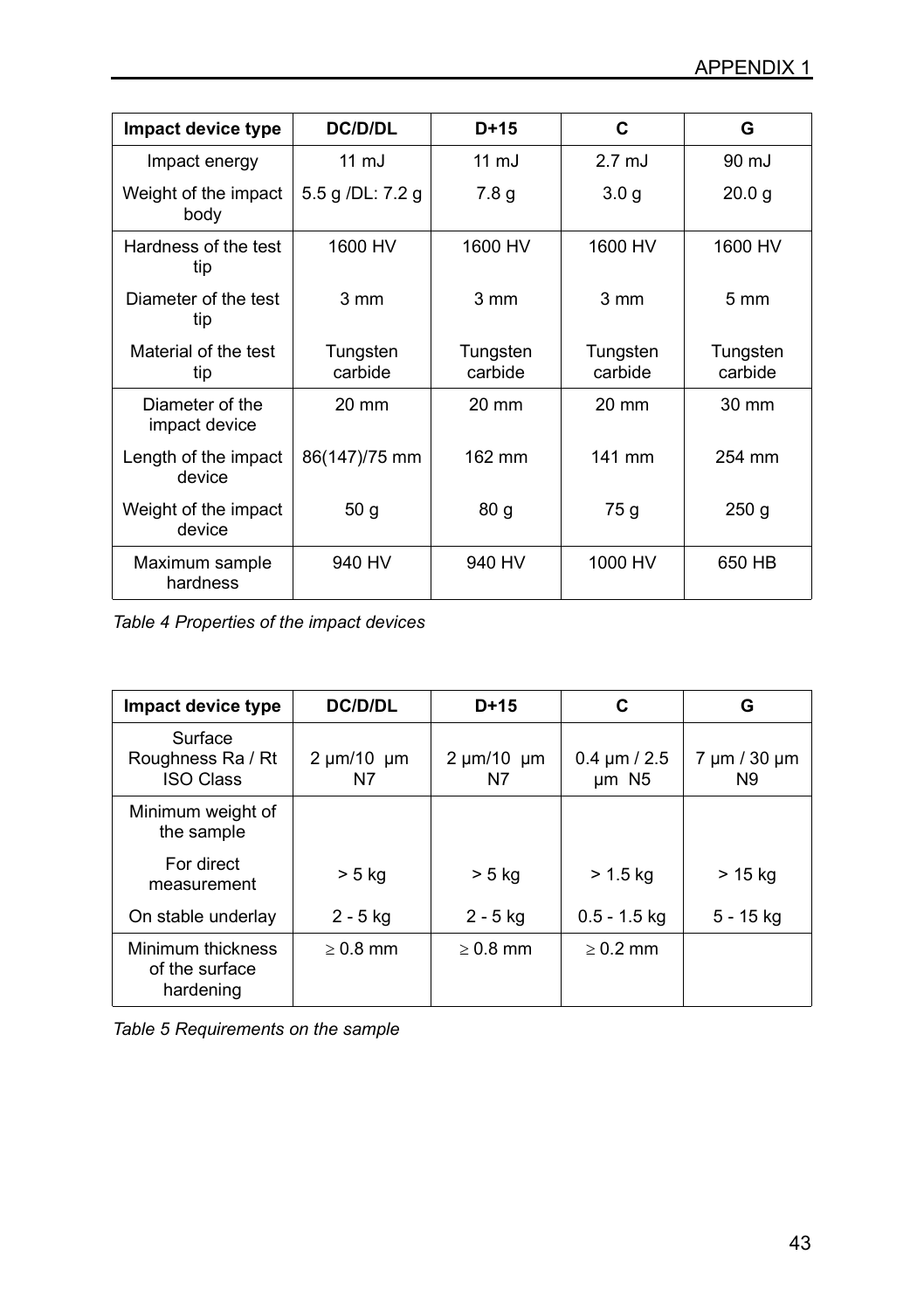|                                     | D / DC / DL          | $D+15$               | С                   | G                            |
|-------------------------------------|----------------------|----------------------|---------------------|------------------------------|
| At 300 HV, 30 HRC<br>Diameter/Depth | $0.54$ mm/24 $\mu$ m | $0.54$ mm/ $24$ um   |                     | $0.38$ mm/12µm   1.03mm/53µm |
| At 600 HV, 55 HRC<br>Diameter/Depth | $0.45$ mm/17 $\mu$ m | $0.45$ mm/17 $\mu$ m | $0.32$ mm/8 $\mu$ m | $0.90$ mm/41 $\mu$ m         |
| At 800 HV, 63 HRC<br>Diameter/Depth | $0.35$ mm/10 $\mu$ m | $0.35$ mm/10 $\mu$ m | $0.30$ mm/7 $\mu$ m |                              |

*Table 6 Size of the impressions in case of different hardening and impact devices*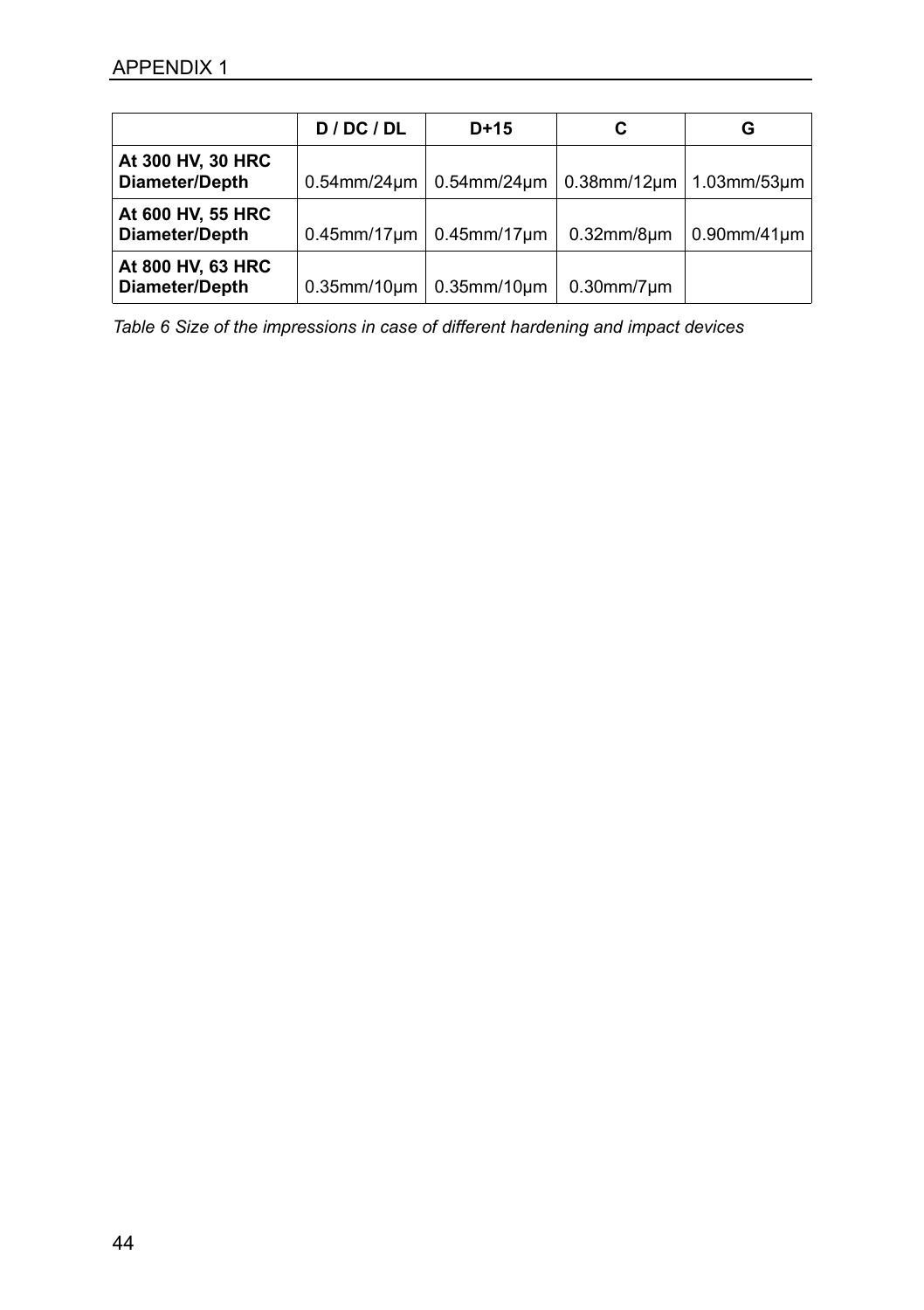| No.            | <b>Type</b> | Sketch of the placement<br>ring | <b>Remarks</b>                                    |
|----------------|-------------|---------------------------------|---------------------------------------------------|
| 1              | Z10-15      |                                 | For convex surfaces<br>$R10 - R15$                |
| $\overline{2}$ | Z14.5-30    |                                 | For convex surfaces<br>$R14.5 - R30$              |
| 3              | Z25-50      |                                 | For convex surfaces<br>$R25 - R50$                |
| 4              | HZ11-13     |                                 | For concave surfaces<br>$R11 - R13$               |
| 5              | HZ12.5-17   |                                 | For concave surfaces<br>$R12.5 - R17$             |
| 6              | HZ16.5-30   |                                 | For concave surfaces<br>$R16.5 - R30$             |
| $\overline{7}$ | K10-15      |                                 | For spheres<br>SR10 - SR 15                       |
| 8              | K14.5-30    |                                 | For spheres<br>SR14.5 - SR 30                     |
| 9              | HK11-13     |                                 | For hollow bodies<br>SR11 to SR13                 |
| 10             | HK12.5-17   |                                 | For hollow bodies<br>SR12.5 to SR17               |
| 11             | HK16.5-30   |                                 | For hollow bodies<br>SR16.5 to SR30               |
| 12             | UN          |                                 | For convex surfaces,<br>Radius adjustable R10 - ∞ |

*Table 7: optional equipment* 

A complete set of placement rings is available as an option.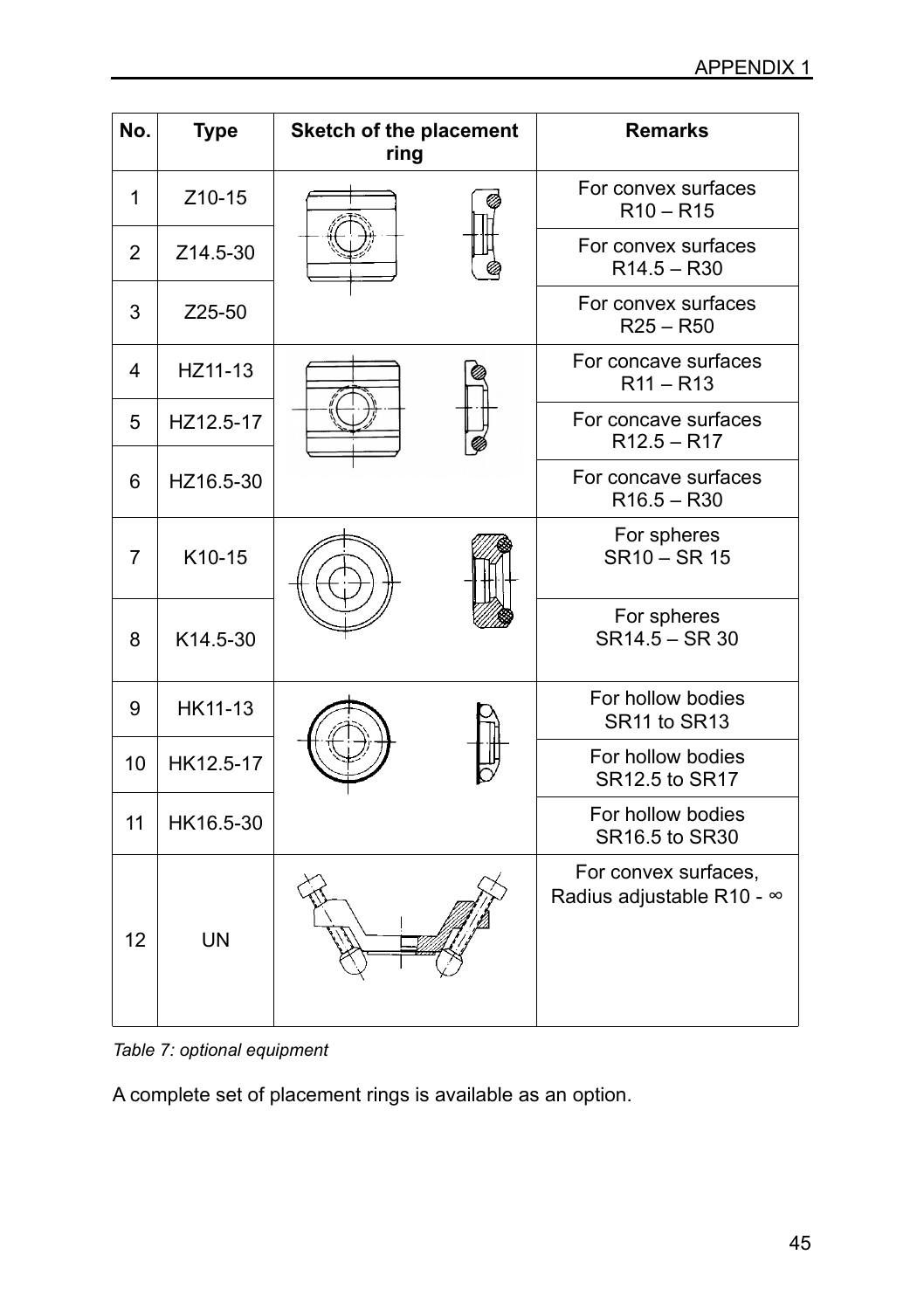# **Appendix 2: License information**

This product contains third party software. The disclaimers and copyright notices provided are based on information made available by the third party **licensors** 

- 1) Free Software which is licensed under the GNU General Public License (GPL) or under the GNU Lesser General Public License (LGPL). The free software source code can at least for a period of 3 years be requested from BAQ GmbH. However, please be noted that we cannot provide guarantee with the source code, and there is also no technical support for the source code from us.
- 2) Crc16.c

Copyright 2001-2010 Georges Menie [\(www.menie.org\)](http://www.menie.org/) All rights reserved.

Redistribution and use in source and binary forms, with or without modification, are permitted provided that the following conditions are met:

\* Redistributions of source code must retain the above copyright notice, this list of conditions and the following disclaimer.

\* Redistributions in binary form must reproduce the above copyright notice, this list of conditions and the following disclaimer in the documentation and/or other materials provided with the distribution.

\* Neither the name of the University of California, Berkeley nor the names of its contributors may be used to endorse or promote products derived from this software without specific prior written permission.

THIS SOFTWARE IS PROVIDED BY THE REGENTS AND CONTRIBUTORS ``AS IS'' AND ANY EXPRESS OR IMPLIED WARRANTIES, INCLUDING, BUT NOT LIMITED TO, THE IMPLIED WARRANTIES OF MERCHANTABILITY AND FITNESS FOR A PARTICULAR PURPOSE ARE DISCLAIMED. IN NO EVENT SHALL THE REGENTS AND CONTRIBUTORS BE LIABLE FOR ANY DIRECT, INDIRECT, INCIDENTAL, SPECIAL, EXEMPLARY, OR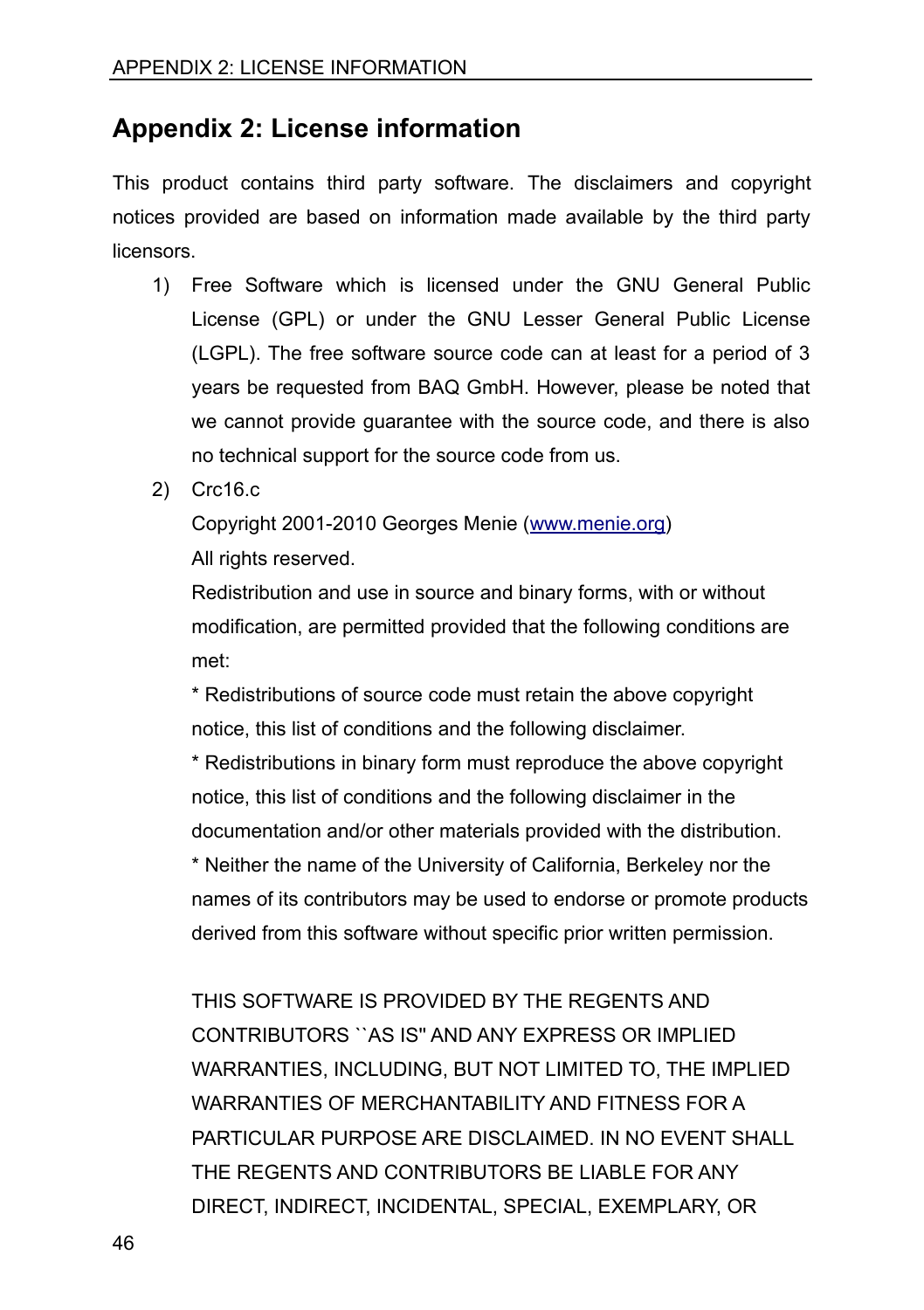CONSEQUENTIAL DAMAGES (INCLUDING, BUT NOT LIMITED TO, PROCUREMENT OF SUBSTITUTE GOODS OR SERVICES; LOSS OF USE, DATA, OR PROFITS; OR BUSINESS INTERRUPTION) HOWEVER CAUSED AND ON ANY THEORY OF LIABILITY, WHETHER IN CONTRACT, STRICT LIABILITY, OR TORT (INCLUDING NEGLIGENCE OR OTHERWISE) ARISING IN ANY WAY OUT OF THE USE OF THIS SOFTWARE, EVEN IF ADVISED OF THE POSSIBILITY OF SUCH DAMAGE.